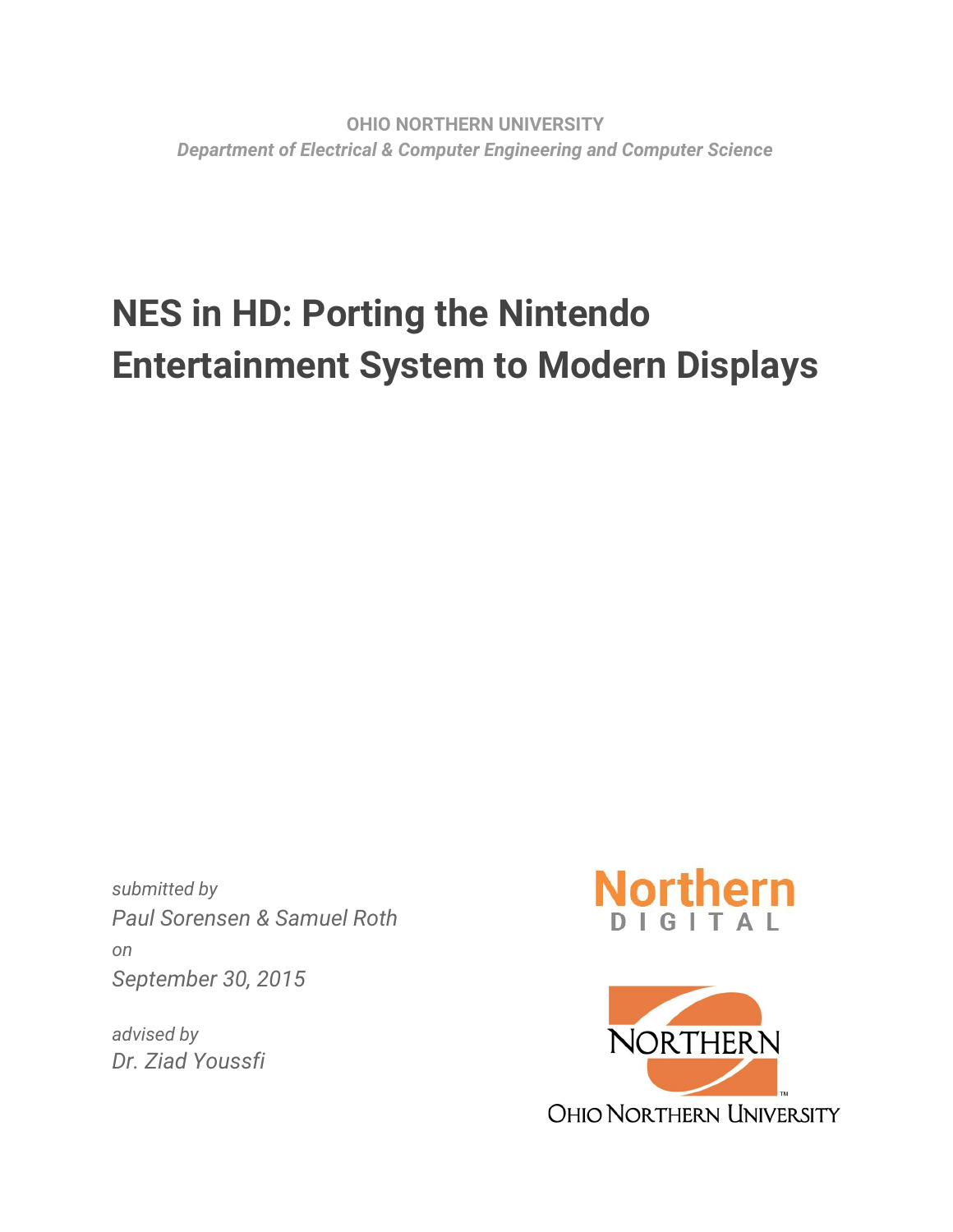## **Table of Contents**

| I.              |  |
|-----------------|--|
| $\mathbf{II}$ . |  |
| III.            |  |
| IV.             |  |
| $V_{\cdot}$     |  |
| VI.             |  |
| VII.            |  |
| VIII.           |  |
| IX.             |  |
| <b>X.</b>       |  |
| XI.             |  |
| XII.            |  |
| XIII.           |  |
| XIV.            |  |
|                 |  |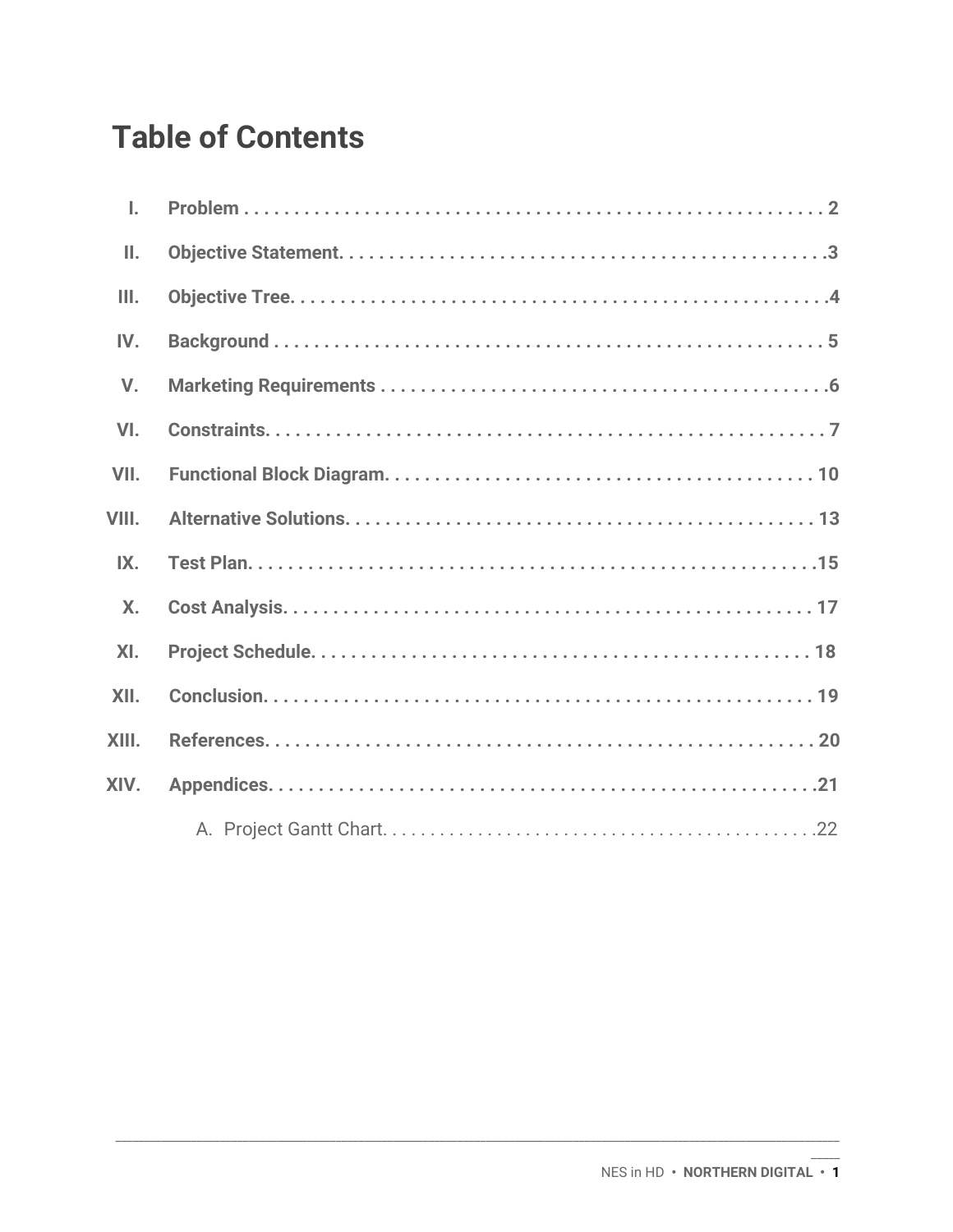## **Problem**

The Nintendo Entertainment System (NES) is a 8-bit video gaming console developed by Nintendo and released internationally in the early 1980's. It captured the imagination of an entire generation by pushing the limits of what was possible with the available display technologies. While there remains a large user base for the NES, it relies on outdated RGB video technology through composite and RF connectors that are not supported by the displays currently on the market.



**Figure 1. The Nintendo Entertainment System as released in the United States.**

This presents a problem to the users of the NES, as they must retain outdated displays in order to continuing playing their original, classic games. Consequently, there exists a need for a system which is compatible with more recent display standards, such as HDMI, that can play the original Nintendo game cartridges.

\_\_\_\_\_\_\_\_\_\_\_\_\_\_\_\_\_\_\_\_\_\_\_\_\_\_\_\_\_\_\_\_\_\_\_\_\_\_\_\_\_\_\_\_\_\_\_\_\_\_\_\_\_\_\_\_\_\_\_\_\_\_\_\_\_\_\_\_\_\_\_\_\_\_\_\_\_\_\_\_\_\_\_\_\_\_\_\_\_\_\_\_\_\_\_\_\_\_\_\_\_\_\_\_\_\_\_\_\_\_\_\_\_\_\_\_\_\_\_\_\_\_\_\_\_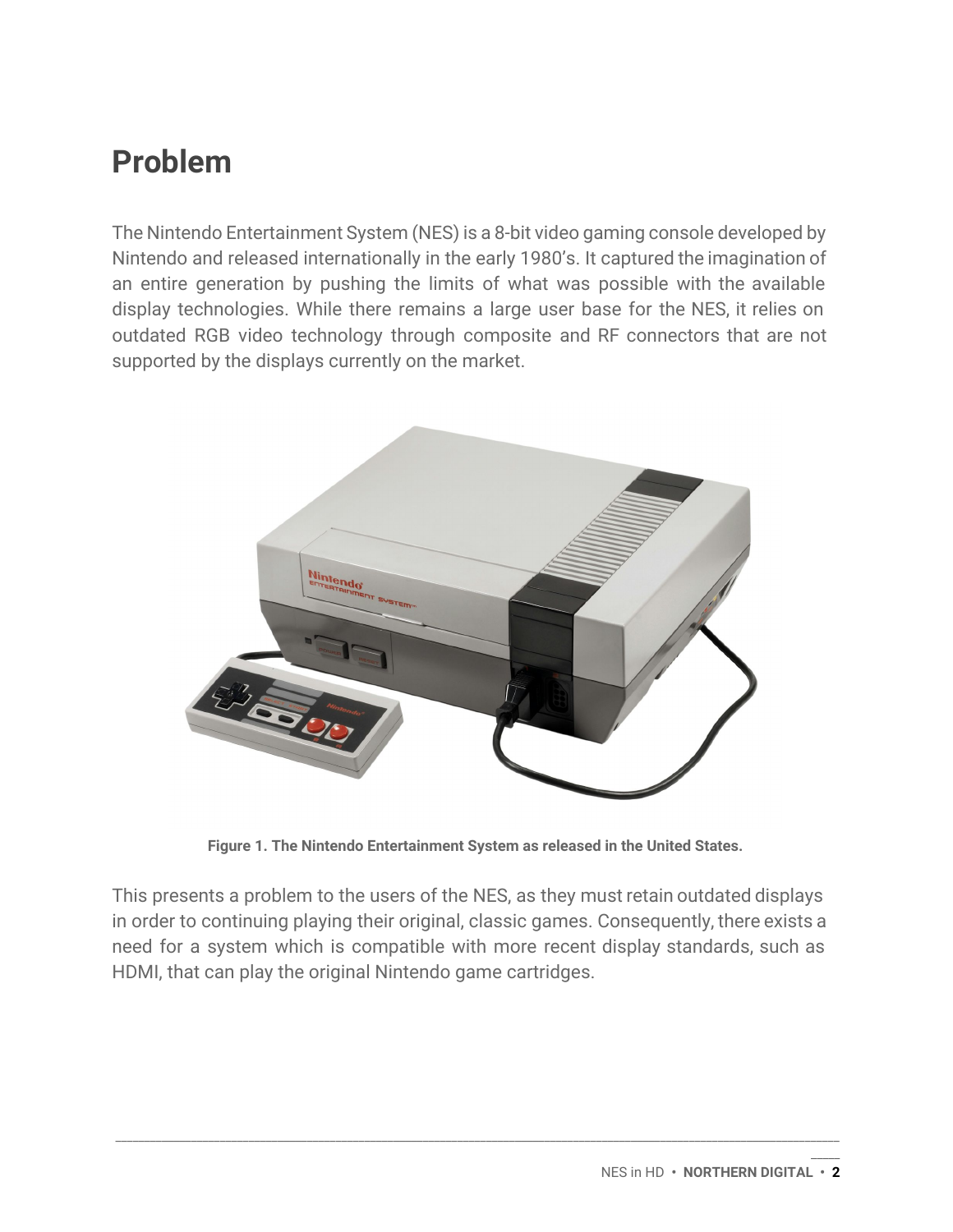## <span id="page-3-0"></span>**Objective Statement**

There are a number of existing methods to play the original Nintendo games on modern display technology. One popular method is through the use of emulators - pieces of software that use the ROM (read-only memory) from NES games to recreate the system. There are multiple issues associated with this approach.



**Figure 2. An example of a Nintendo emulator running on Mac OS.**

One primary concern is the legality of the system - these ROM files are easily obtainable online, so people can use them despite whether or not they have paid for them. Next, many families and enthusiasts still have the original Nintendo cartridges, and seek a solution that gets as close to the original gaming experience as possible.

Another issue is the lag involved. Although it may seem small, software interrupts which handle the controller input are not as quick to respond as a pure hardware alternative. This can be frustrating for users of emulators.

In this document, we propose a recreation of the NES, built with a field-programmable gate array (FPGA). We aim to retain all functionality of the original NES, but also to produce an HDMI output signal that will allow the system to be used on modern displays. We would like this system to be in an aesthetically pleasing enclosure to match modern styles. Finally, we hope to acquire experience with large-scale system development, by breathing new life into a device that helped foster our interest in engineering.

\_\_\_\_\_\_\_\_\_\_\_\_\_\_\_\_\_\_\_\_\_\_\_\_\_\_\_\_\_\_\_\_\_\_\_\_\_\_\_\_\_\_\_\_\_\_\_\_\_\_\_\_\_\_\_\_\_\_\_\_\_\_\_\_\_\_\_\_\_\_\_\_\_\_\_\_\_\_\_\_\_\_\_\_\_\_\_\_\_\_\_\_\_\_\_\_\_\_\_\_\_\_\_\_\_\_\_\_\_\_\_\_\_\_\_\_\_\_\_\_\_\_\_\_\_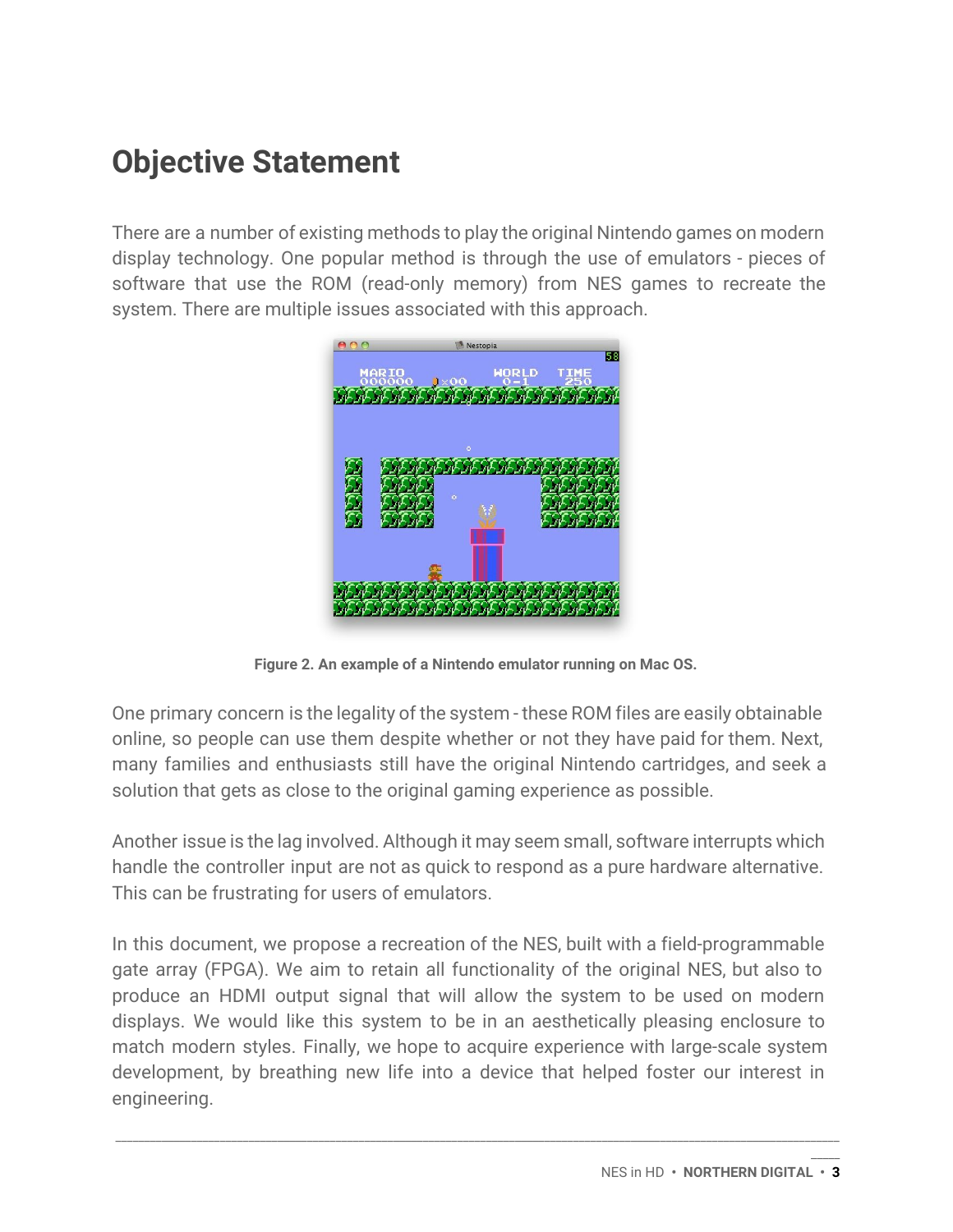## **Objective Tree**

The project will be broken down into three primary components. First and foremost, the functionality of the system is pivotal to its success. Also considered are the enhancements to input and output, as well as the system casing and documentation.



**Figure 3. Objective tree representing the goals of the project and their weights.**

\_\_\_\_\_\_\_\_\_\_\_\_\_\_\_\_\_\_\_\_\_\_\_\_\_\_\_\_\_\_\_\_\_\_\_\_\_\_\_\_\_\_\_\_\_\_\_\_\_\_\_\_\_\_\_\_\_\_\_\_\_\_\_\_\_\_\_\_\_\_\_\_\_\_\_\_\_\_\_\_\_\_\_\_\_\_\_\_\_\_\_\_\_\_\_\_\_\_\_\_\_\_\_\_\_\_\_\_\_\_\_\_\_\_\_\_\_\_\_\_\_\_\_\_\_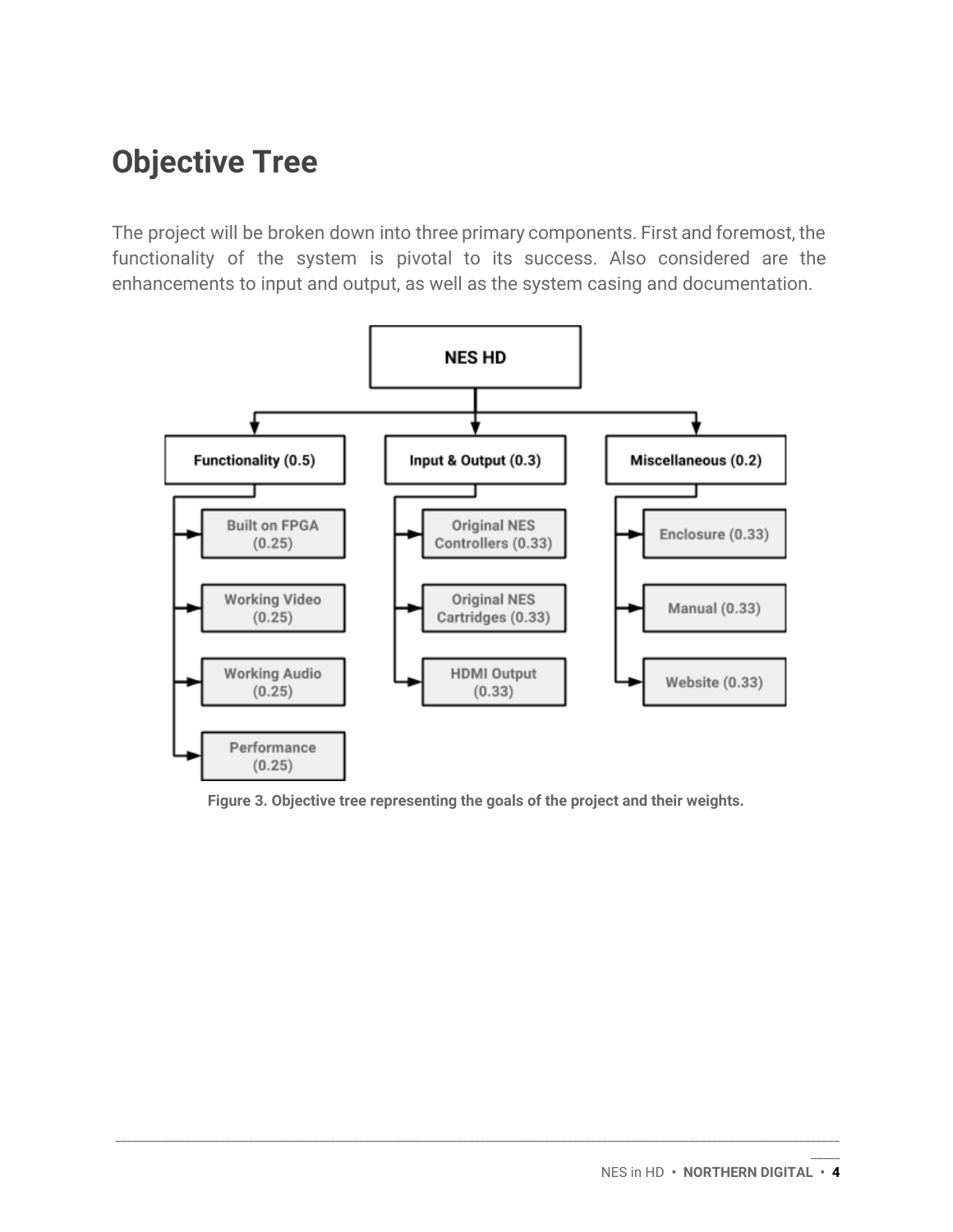## <span id="page-5-0"></span>**Background**

The issue that currently exists with playing games on a NES is that modern television do not support the video the NES outputs. Also, they are becoming more rare since the console is no longer in production. There still exists a large audience which enjoys the experience of playing their games from original NES cartridges and controllers, just like how many enjoy playing music on a vinyl record [5].

Unfortunately, there are not many options for those of interest. One option is to use video signal conversion hardware to convert the signal to an available input. Another option is to use emulation hardware such as the RetroN ® 5. This hardware allows users to place cartridges in it which is read by an Android operating system and run on a software-based emulator.

With both options comes a small amount of lag. This is not something that is tolerable for those interested in a pleasant gaming experience. There are games which require a quick input to perform specific tasks and the lag would be a frustrating experience for the user. As for the emulator, the emulation itself means there is another layer of abstraction between the input from the user and the effect to the game.

Upon inspection of the emulation console, we noticed that it too is utilizing an FPGA on the board; however, we believe the sole purpose of the FPGA is used for reading the cartridges and writing to memory. We would like the FPGA to be a complete hardware substitute for the original system. Developing the system on the FPGA rather than an ASIC would allow the option of updating the system after production [6].

Another option nostalgic gamers have is using the Analogue Nt [1]. The Analogue Nt is a newly designed console out this year. The company is using the original chips from old NES consoles and using them on a newly designed PCB inside of a luxurious enclosure milled from a solid block of 6061 aluminum. This console provides the option of HDMI out while utilizing the original cartridges and controllers. This is exactly what we would like have as a final product. However, the fact that it is using the original chips means that there is a limited supply for the company to continue manufacturing. Secondly, the cost of one of an Analogue Nt starts at \$500 and we would not like to have such an expensive product.

The patent Nintendo ® had on the NES expired back in 2003, so we will not need to license our product with the company [4].

\_\_\_\_\_\_\_\_\_\_\_\_\_\_\_\_\_\_\_\_\_\_\_\_\_\_\_\_\_\_\_\_\_\_\_\_\_\_\_\_\_\_\_\_\_\_\_\_\_\_\_\_\_\_\_\_\_\_\_\_\_\_\_\_\_\_\_\_\_\_\_\_\_\_\_\_\_\_\_\_\_\_\_\_\_\_\_\_\_\_\_\_\_\_\_\_\_\_\_\_\_\_\_\_\_\_\_\_\_\_\_\_\_\_\_\_\_\_\_\_\_\_\_\_\_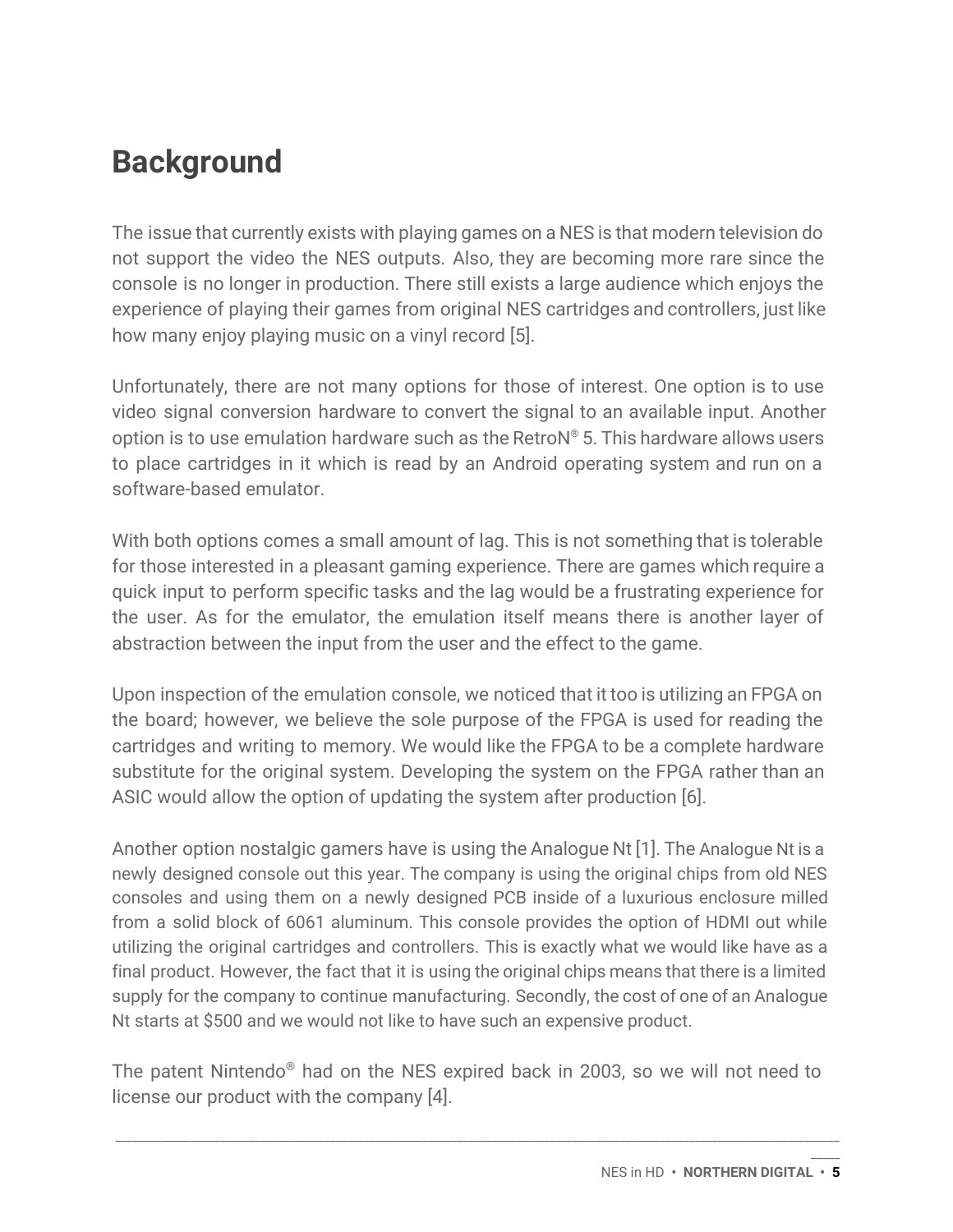## **Marketing Requirements**

The team has outlined a variety of different requirements that will need to be met  $-$  they are reproduced below. The satisfaction of these requirements will ensure that the final product appeals to as many potential customers as possible.

- The system should be able to use the original Nintendo cartridges.
- The system should be able to use the original Nintendo controllers.
- The system should connect to a display with an HDMI cable.
- $\bullet$  The original game audio and video should be working without distortion.
- The system should be reasonably portable.
- The system should not require any additional hardware to work.
- The system should be enclosed in a user-friendly shell.
- The system requires user-friendly documentation, available in print or online.

\_\_\_\_\_\_\_\_\_\_\_\_\_\_\_\_\_\_\_\_\_\_\_\_\_\_\_\_\_\_\_\_\_\_\_\_\_\_\_\_\_\_\_\_\_\_\_\_\_\_\_\_\_\_\_\_\_\_\_\_\_\_\_\_\_\_\_\_\_\_\_\_\_\_\_\_\_\_\_\_\_\_\_\_\_\_\_\_\_\_\_\_\_\_\_\_\_\_\_\_\_\_\_\_\_\_\_\_\_\_\_\_\_\_\_\_\_\_\_\_\_\_\_\_\_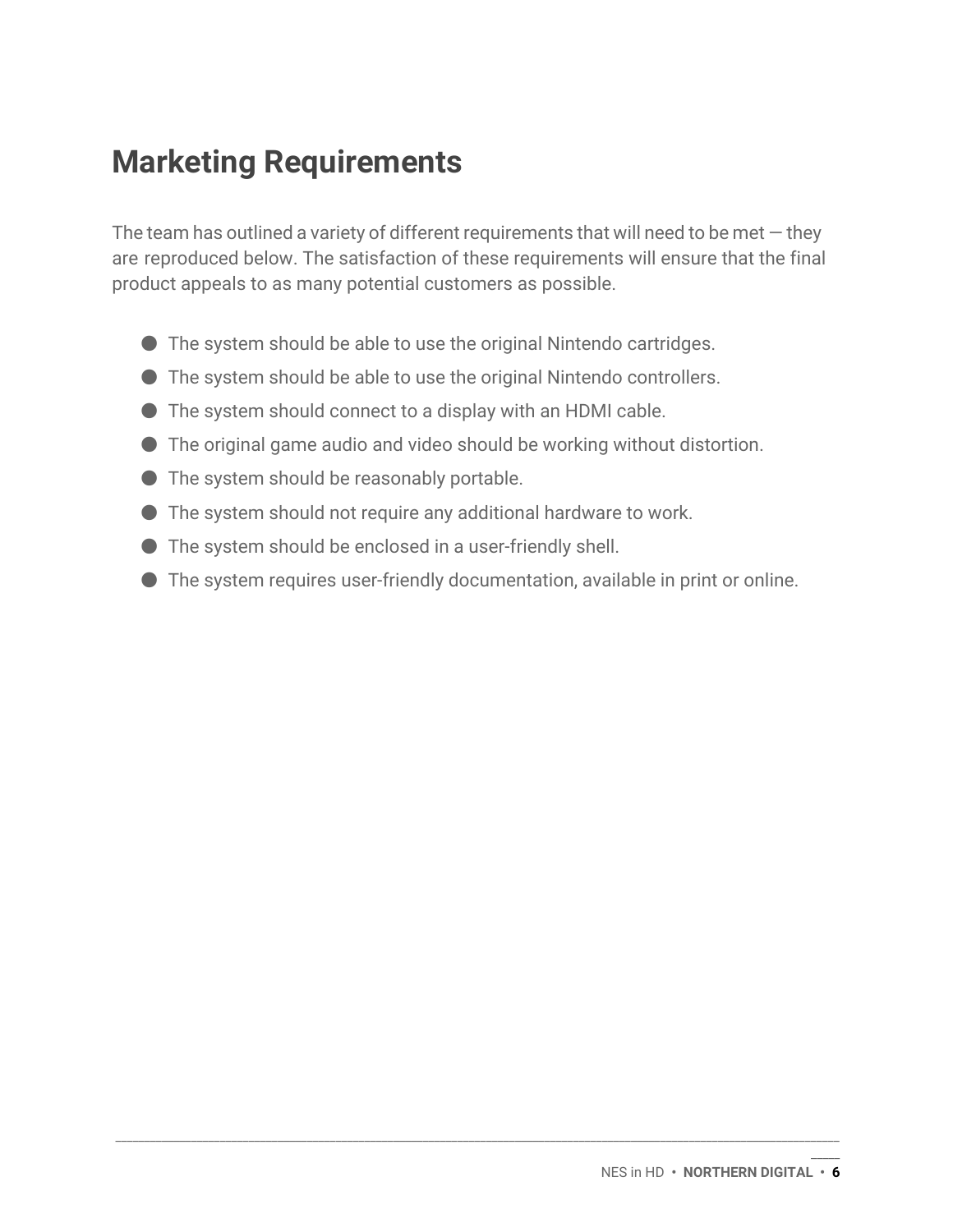## **Constraints**

A number of constraints, across varying categories, must be acknowledged before beginning the development of this system. Similar to the marketing requirements, satisfying these constraints will ensure that the resulting system is a success.

### **Regarding Performance**

- The system should be able to perform better than similar products that rely on emulator software (e.g., less lag).
- $\bullet$  The system should be usable on modern display technologies through the use of the HDMI interface.

### **Regarding Functionality**

- $\bullet$  The system should be able to read and interpret data from the original NES game cartridges.
- $\bullet$  The system should be able to read and interpret data from the original NES game controllers.
- $\bullet$  The output of the system  $-$  an HDMI signal  $-$  should include both the audio and video for the Nintendo game, with minimal distortion to the original data.

### **Regarding Economic Viability**

- The system should be as affordable as the original NES.
- The system should be more affordable than other, emulator-based solutions, depending on how it performs in relation to those other solutions.

## **Regarding Energy Consumption**

● The system should be able to operate fully when connected to home outlets, both in the U.S. and abroad.

### **Regarding Health & Safety**

● The system should not leave the electronic components exposed, so as to alleviate the risk of electric shock.

\_\_\_\_\_\_\_\_\_\_\_\_\_\_\_\_\_\_\_\_\_\_\_\_\_\_\_\_\_\_\_\_\_\_\_\_\_\_\_\_\_\_\_\_\_\_\_\_\_\_\_\_\_\_\_\_\_\_\_\_\_\_\_\_\_\_\_\_\_\_\_\_\_\_\_\_\_\_\_\_\_\_\_\_\_\_\_\_\_\_\_\_\_\_\_\_\_\_\_\_\_\_\_\_\_\_\_\_\_\_\_\_\_\_\_\_\_\_\_\_\_\_\_\_\_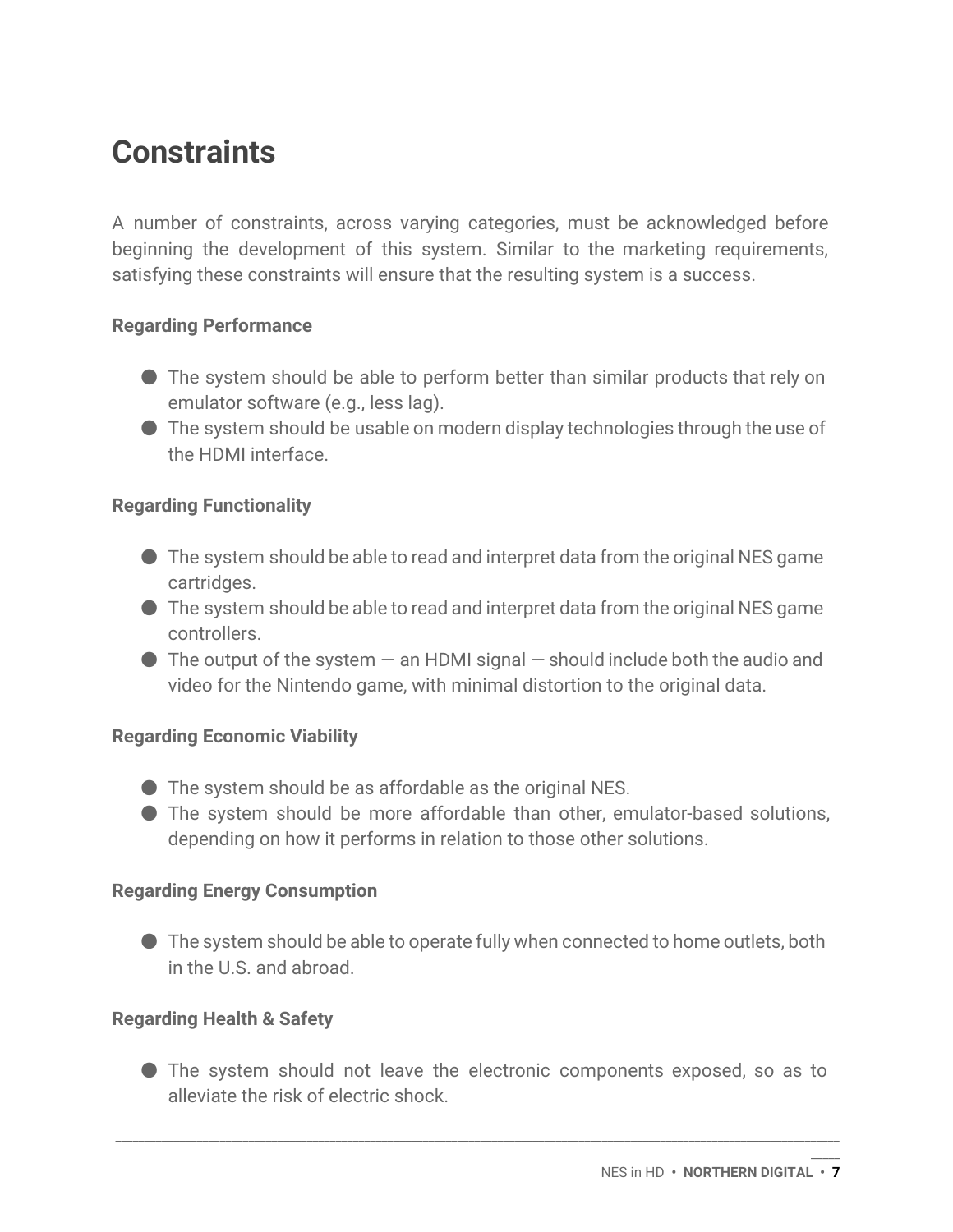- The system should not have any parts on its exterior that could potentially be removed and consumed by small children.
- The system should never be at risk of overheating or causing any sort of heat-related damage to its environment.

### **Regarding Legality**

- First and foremost, the system should not violate any intellectual property holdings; particularly, those of Nintendo.
- The system should be able to be mass produced and sold within the United States, as well as abroad.
- Any parts of the project that utilize publicly available code (i.e. open source projects) should be appropriately documented.

### **Regarding Maintainability**

- The system should be enclosed in a user-friendly case that allows for efficient transportation and storage.
- $\bullet$  The system should be able to be reset in the event that one or more components causes the system as a whole to fail.

### **Regarding Operation**

- $\bullet$  The system should be compatible with any hardware  $-$  game cartridges, controllers, and so on  $-$  that is compatible with the original NES.
- The system should function in a logically similar fashion to the NES.
- Ports and buttons should be properly identified.

### **Regarding Reliability**

- The system should be able to function properly over a long period of time.
- Documentation should be made available (in print and on the web) that helps users ensure the long-term reliability of the system.
- $\bullet$  The developers of the system should make their contact information available, in the event that the system is not behaving as expected.

\_\_\_\_\_\_\_\_\_\_\_\_\_\_\_\_\_\_\_\_\_\_\_\_\_\_\_\_\_\_\_\_\_\_\_\_\_\_\_\_\_\_\_\_\_\_\_\_\_\_\_\_\_\_\_\_\_\_\_\_\_\_\_\_\_\_\_\_\_\_\_\_\_\_\_\_\_\_\_\_\_\_\_\_\_\_\_\_\_\_\_\_\_\_\_\_\_\_\_\_\_\_\_\_\_\_\_\_\_\_\_\_\_\_\_\_\_\_\_\_\_\_\_\_\_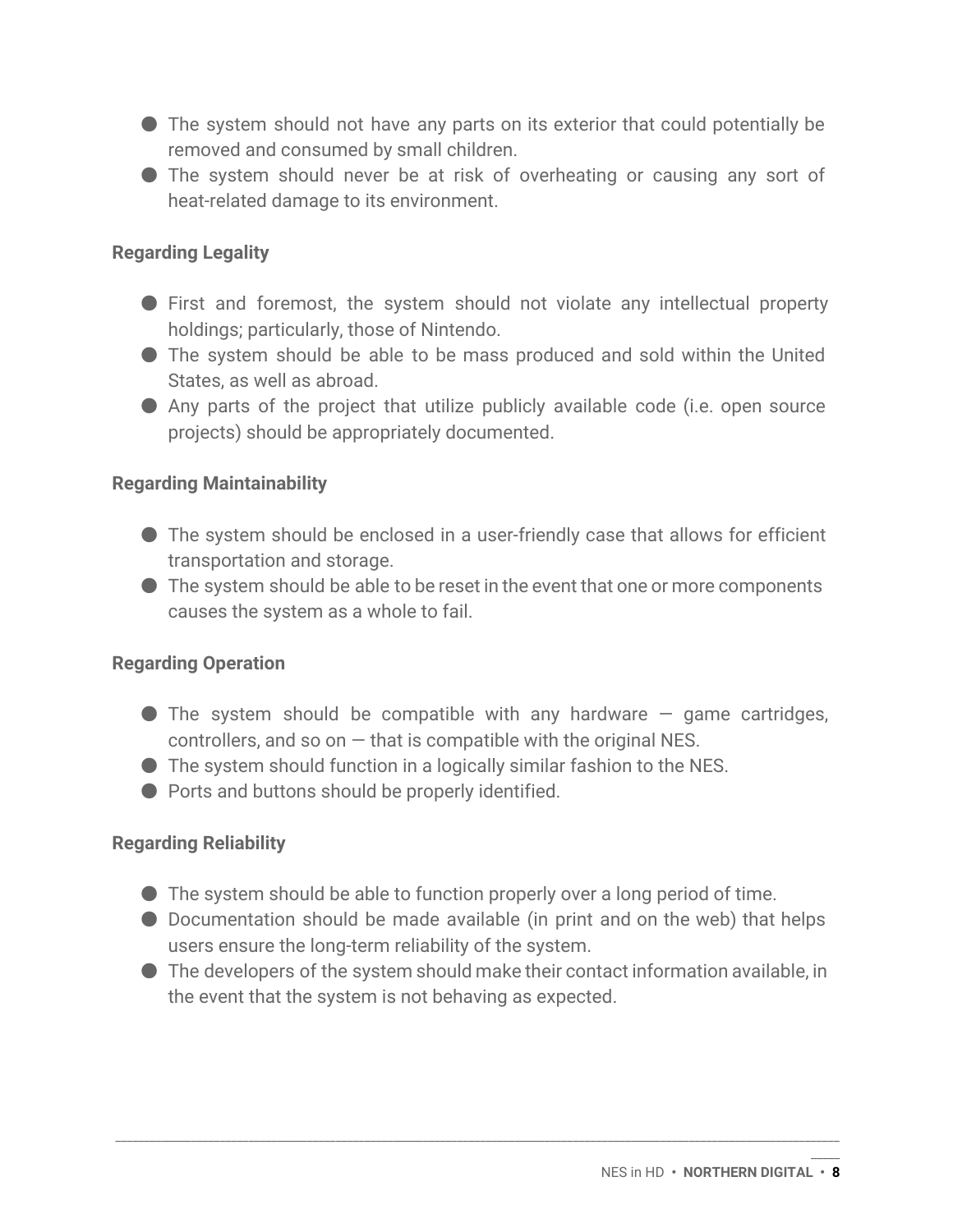### **Regarding Availability**

- The system should be able to be mass produced and distributed within the United States as well as abroad.
- The documentation for the system and its development process should be available for those who are interested in learning more about digital electronics.
- The system should be available for users (and potential customers) to test in a hands-on fashion.

### **Regarding Social & Cultural Aspects**

- The system should strive to recreate the original NES experience as accurately as possible.
- The system should be able to take the original experience and bring it to modern display technologies, in an effort to catch the attention of the next generation of gamers.
- Hypothetically, if made available internationally, the system should be able to provided tailored documentation and resources for different languages.

\_\_\_\_\_\_\_\_\_\_\_\_\_\_\_\_\_\_\_\_\_\_\_\_\_\_\_\_\_\_\_\_\_\_\_\_\_\_\_\_\_\_\_\_\_\_\_\_\_\_\_\_\_\_\_\_\_\_\_\_\_\_\_\_\_\_\_\_\_\_\_\_\_\_\_\_\_\_\_\_\_\_\_\_\_\_\_\_\_\_\_\_\_\_\_\_\_\_\_\_\_\_\_\_\_\_\_\_\_\_\_\_\_\_\_\_\_\_\_\_\_\_\_\_\_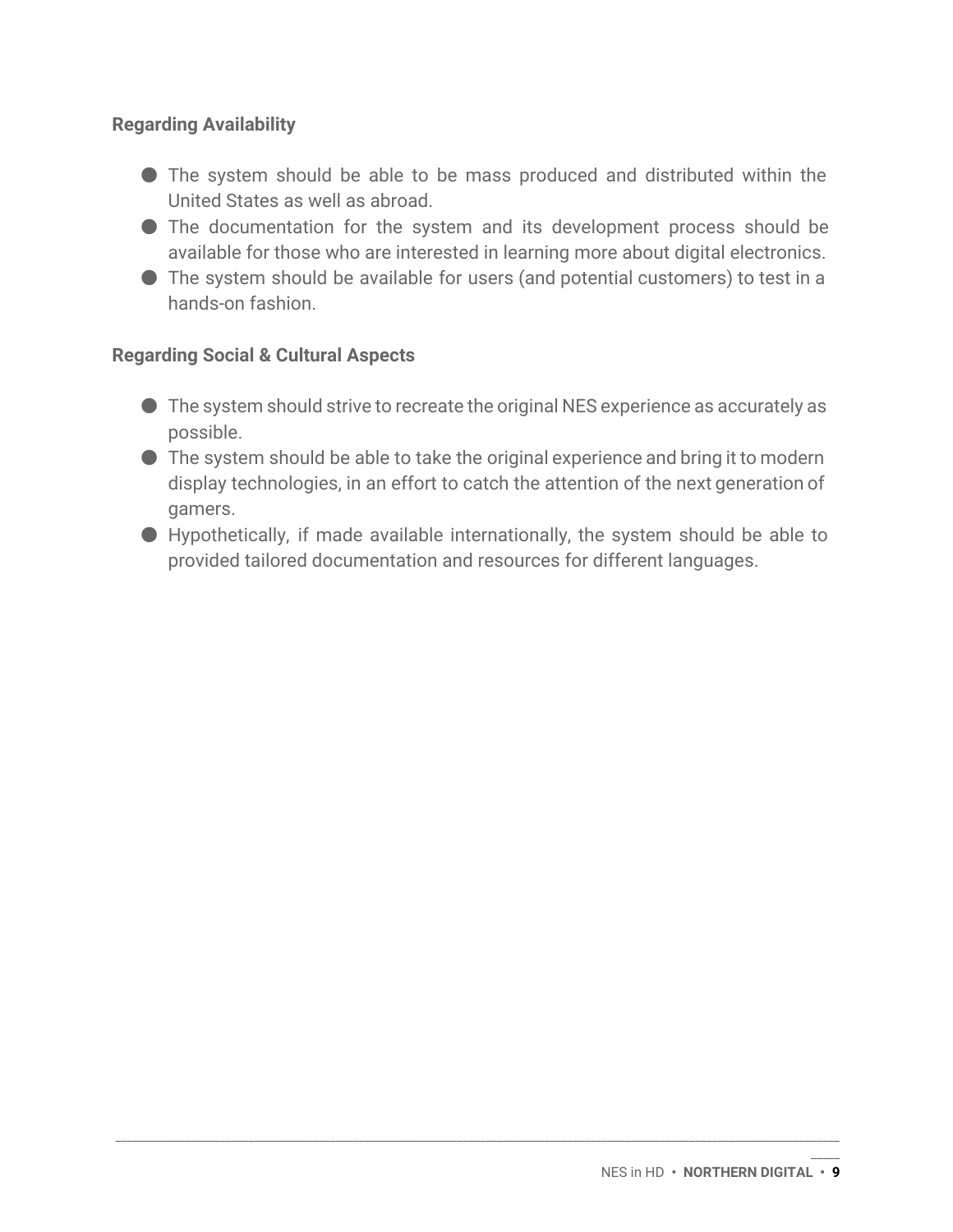## **Functional Block Diagram**

The functionality of the proposed system is abstracted to two different levels; the simplistic user interaction model, and the component behavior model, as shown below.



**Figure 4. Functional block diagram representing the user interaction with the system.**

Tables describing the functionality of the specific components are shown below.

| <b>Module</b> | <b>NES HD</b>                                                                                                                                                  |
|---------------|----------------------------------------------------------------------------------------------------------------------------------------------------------------|
| Inputs        | User input, received from NES controller<br>Game data (ROM), read from NES cartridge<br>۰                                                                      |
| Outputs       | HDMI signal                                                                                                                                                    |
| Functionality | Recreate the NES gaming experience by reading in game cartridge and<br>controller input. Synchronizes audio and video components of the HDMI<br>output signal. |

| Table 2. Functionality of the NES Game Cartridge Component |  |  |  |  |
|------------------------------------------------------------|--|--|--|--|
|------------------------------------------------------------|--|--|--|--|

| <b>Module</b> | <b>NES Game Cartridge</b> |
|---------------|---------------------------|
| Inputs        | No inputs.<br>$\sim$      |

\_\_\_\_\_\_\_\_\_\_\_\_\_\_\_\_\_\_\_\_\_\_\_\_\_\_\_\_\_\_\_\_\_\_\_\_\_\_\_\_\_\_\_\_\_\_\_\_\_\_\_\_\_\_\_\_\_\_\_\_\_\_\_\_\_\_\_\_\_\_\_\_\_\_\_\_\_\_\_\_\_\_\_\_\_\_\_\_\_\_\_\_\_\_\_\_\_\_\_\_\_\_\_\_\_\_\_\_\_\_\_\_\_\_\_\_\_\_\_\_\_\_\_\_\_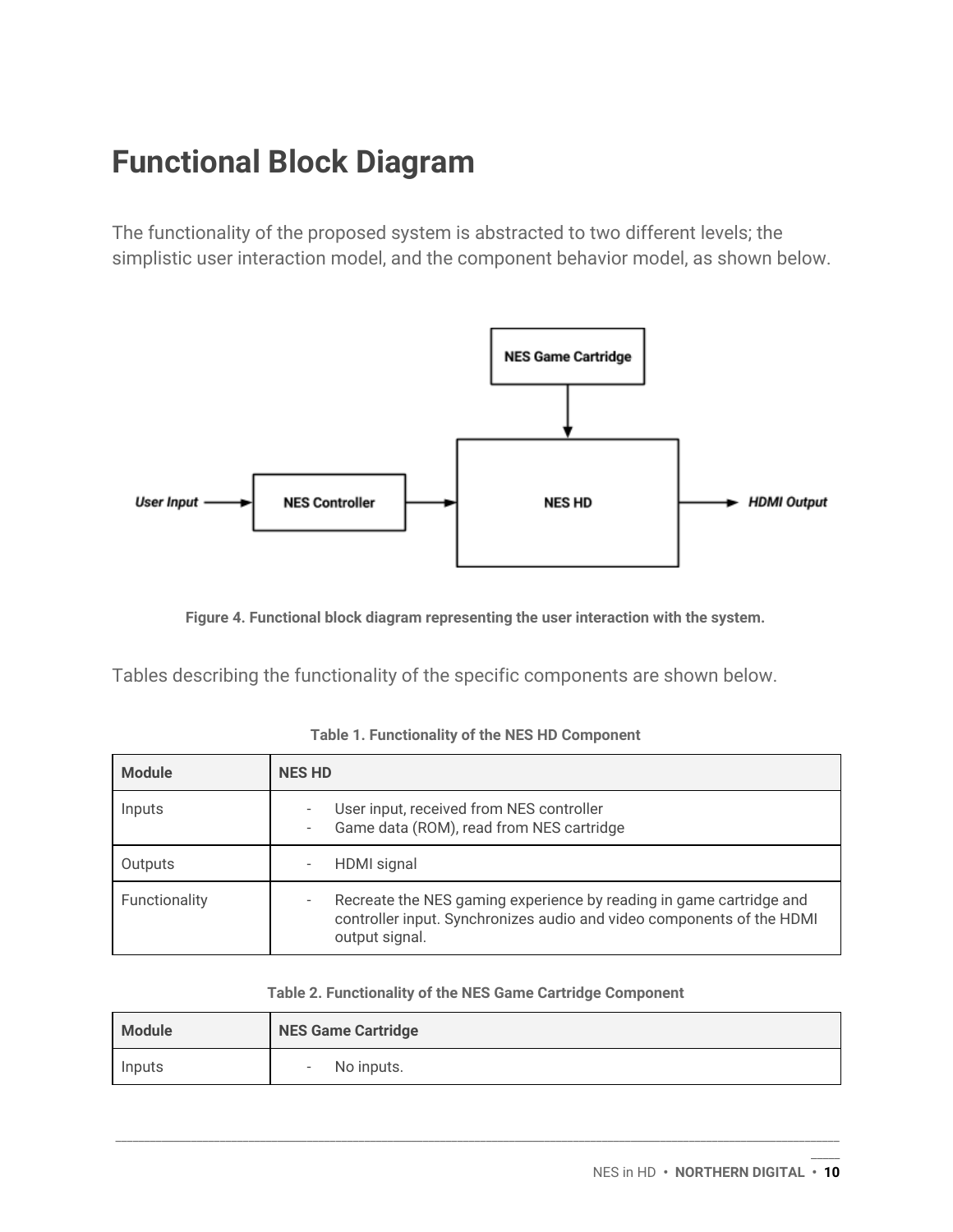| Outputs       | Read-only-memory (ROM) of the associated NES game.                                                        |
|---------------|-----------------------------------------------------------------------------------------------------------|
| Functionality | The data on this cartridge is read by the NES HD and used to create the<br>audio and videos for the game. |

#### **Table 3. Functionality of the NES Controller Component**

| <b>Module</b> | <b>NES Controller</b>                                                                                                                                                             |  |  |
|---------------|-----------------------------------------------------------------------------------------------------------------------------------------------------------------------------------|--|--|
| Inputs        | User input, received from various different buttons<br>۰                                                                                                                          |  |  |
| Outputs       | Signal corresponding to player actions in a given game.<br>۰                                                                                                                      |  |  |
| Functionality | The controller is the primary means of interfacing with a NES game. The<br>-<br>user presses buttons on this controller, which in turn modified the signal<br>sent to the NES HD. |  |  |



**Figure 5. Functional block diagram representing the various components inside the system.**

| <b>Module</b> | <b>Cartridge Interface</b>                                  |
|---------------|-------------------------------------------------------------|
| Inputs        | The read-only memory (ROM) from the inserted NES cartridge. |
| Outputs       | Writable game data; including audio and video information.  |

\_\_\_\_\_\_\_\_\_\_\_\_\_\_\_\_\_\_\_\_\_\_\_\_\_\_\_\_\_\_\_\_\_\_\_\_\_\_\_\_\_\_\_\_\_\_\_\_\_\_\_\_\_\_\_\_\_\_\_\_\_\_\_\_\_\_\_\_\_\_\_\_\_\_\_\_\_\_\_\_\_\_\_\_\_\_\_\_\_\_\_\_\_\_\_\_\_\_\_\_\_\_\_\_\_\_\_\_\_\_\_\_\_\_\_\_\_\_\_\_\_\_\_\_\_

**Table 4. Functionality of the Cartridge Interface Component**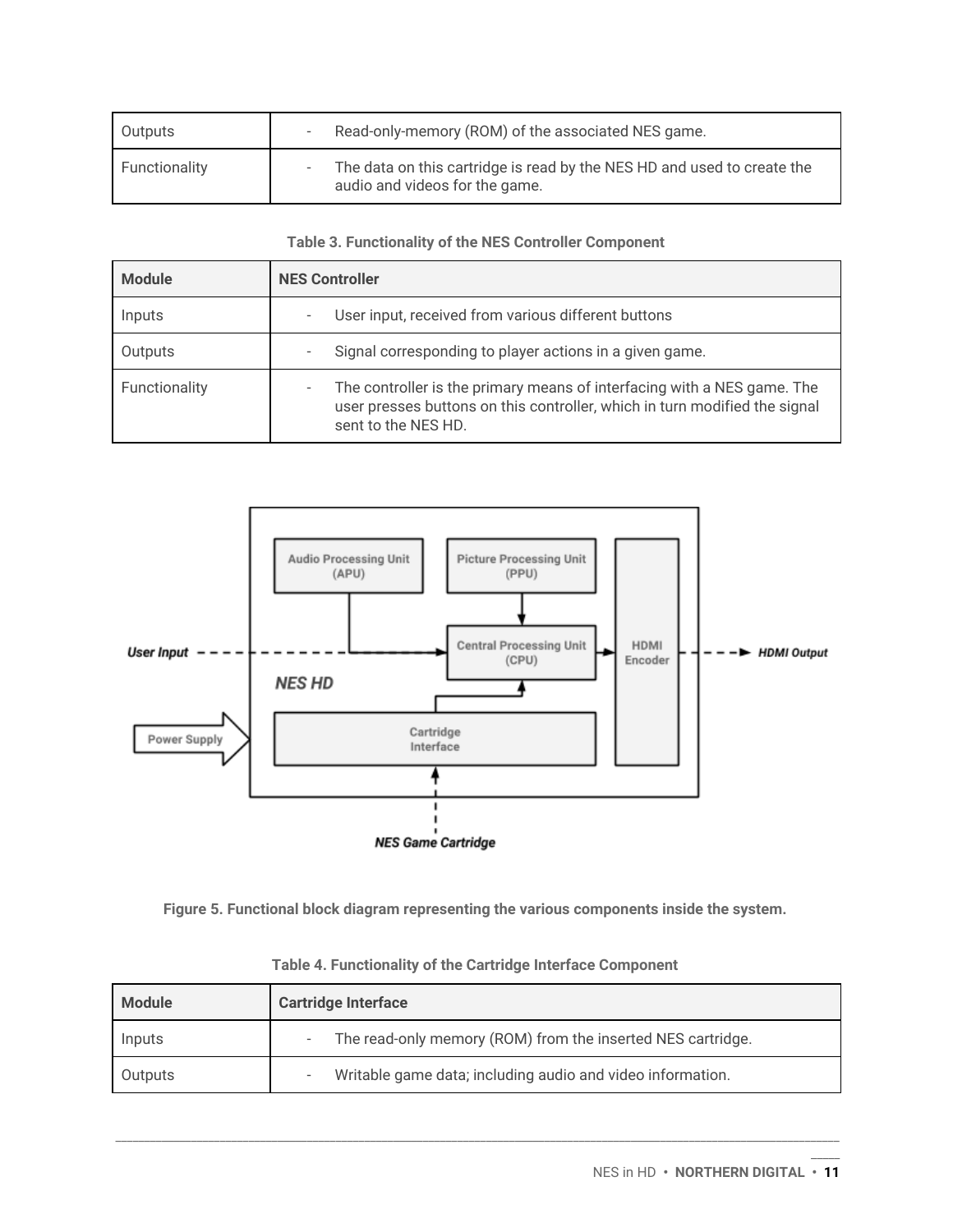| Functionality |  | This component facilitates the processing of the game cartridge. |
|---------------|--|------------------------------------------------------------------|
|---------------|--|------------------------------------------------------------------|

#### **Table 5. Functionality of the Audio Processing Unit (APU)**

| <b>Module</b> | <b>APU</b>                                                         |
|---------------|--------------------------------------------------------------------|
| Inputs        | Game data, originally read from the NES cartridge.                 |
| Outputs       | Audio signals that correspond to events and sequences in the game. |
| Functionality | This component handles the creation of the audio signals.          |

#### **Table 6. Functionality of the Picture Processing Unit (PPU)**

| <b>Module</b> | <b>PPU</b>                                                                             |
|---------------|----------------------------------------------------------------------------------------|
| Inputs        | Game data, originally read from the NES cartridge.<br>-                                |
| Outputs       | Image signals that correspond to events and sequences in the game.<br>۰                |
| Functionality | This component handles the creation of the images that are displayed on<br>the screen. |

#### **Table 7. Functionality of the Central Processing Unit (CPU)**

| <b>Module</b> | <b>CPU</b>                                                                                                                                   |
|---------------|----------------------------------------------------------------------------------------------------------------------------------------------|
| Inputs        | Inputs from the cartridge interface, audio processing unit, and video<br>processing unit.                                                    |
| Outputs       | Control signals that inform other components of the game's status.<br>A combined audio/video signal that needs to be converted to HDMI.<br>- |
| Functionality | This component is tasked with synchronizing audio and picture events<br>from the game cartridge with the user input that manipulates it.     |

#### **Table 8. Functionality of the HDMI Encoder**

| <b>Module</b> | <b>HDMI</b> Encoder                                                                                         |
|---------------|-------------------------------------------------------------------------------------------------------------|
| Inputs        | Combined audio/video signal from the central processing unit.<br>۰                                          |
| Outputs       | HDMI signal that corresponds to the audio and video of the game, as<br>generated as a result of user input. |
| Functionality | This component generates everything we see on the display.<br>۰                                             |

\_\_\_\_\_\_\_\_\_\_\_\_\_\_\_\_\_\_\_\_\_\_\_\_\_\_\_\_\_\_\_\_\_\_\_\_\_\_\_\_\_\_\_\_\_\_\_\_\_\_\_\_\_\_\_\_\_\_\_\_\_\_\_\_\_\_\_\_\_\_\_\_\_\_\_\_\_\_\_\_\_\_\_\_\_\_\_\_\_\_\_\_\_\_\_\_\_\_\_\_\_\_\_\_\_\_\_\_\_\_\_\_\_\_\_\_\_\_\_\_\_\_\_\_\_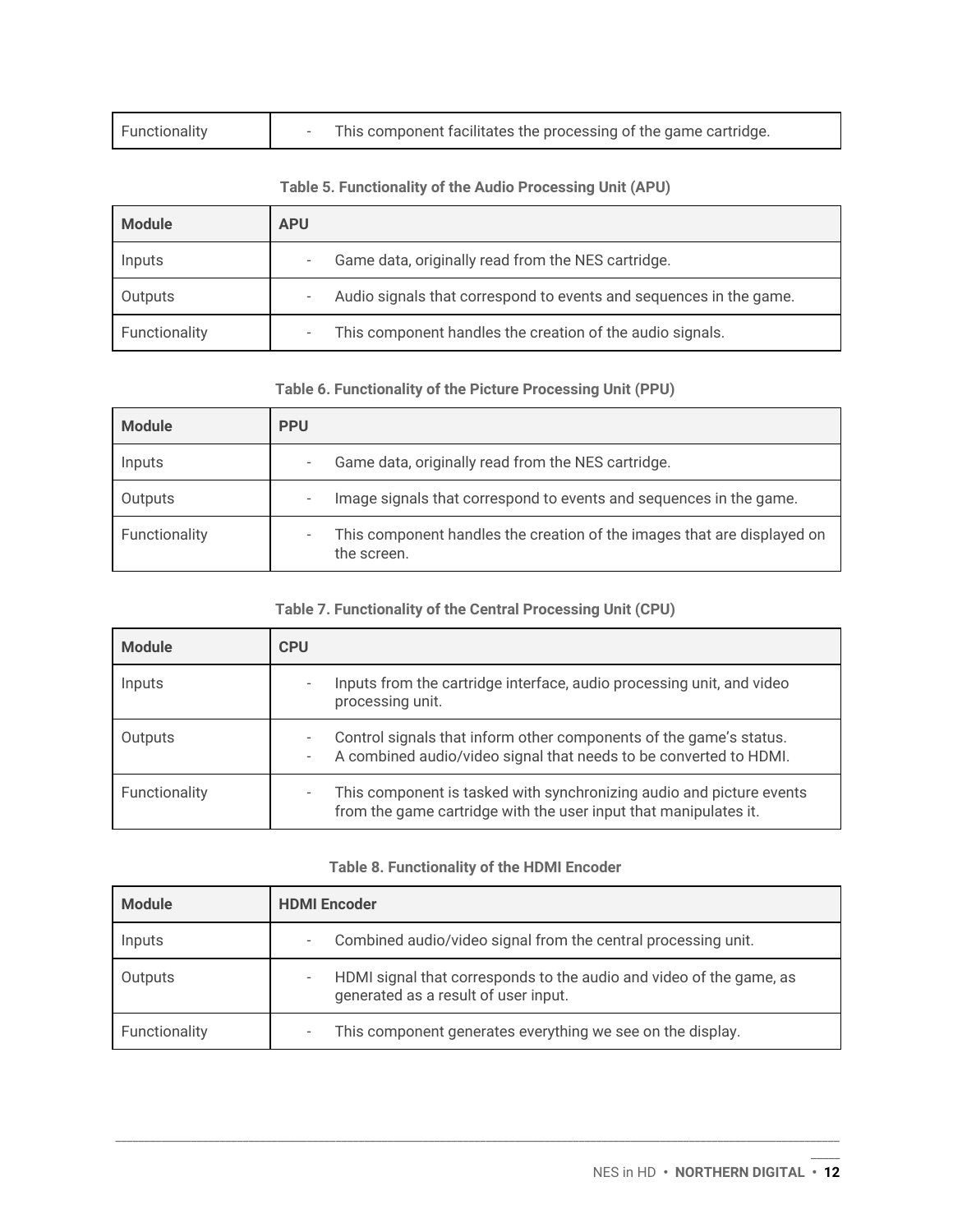## **Alternative Solutions**

There are a number of existing methods to play original NES games on modern displays. The team believes that original NES hardware implementation on a FPGA will yield the most success. This section will continue by elaborating on a few of the most popular alternatives, and why they do not stack up to the FPGA implementation.

### **Original NES with Video Conversion**

One convenient way to use the NES on modern displays is by attaching an adapter to the output, converting the signal appropriately. While this can be a relatively cheap solution, the performance will suffer significantly. This alternative is only reasonable if a decent amount of money is put into a high-quality converter. Additionally, this method relies on the original NES hardware, which will be old and sluggish, affecting performance in its own right.

### **Modified NES**

Another popular method involves the modification of the NES hardware in some way. As described earlier, the Analogue NT utilizes the original NES chips (obtained from previously-manufactured systems), placing them on a custom printed circuit board [1]. The absurd price aside, the Analogue NT suffers from the same issue that plagues the video-converted NES systems  $-$  it relies on old chips. Not only do these chips come burdened with age; they are also available in a harshly limited quantity. This is likely the cause of the \$500+ price of this alternative, which is unacceptable, in our opinion.

## **Emulated NES**

There are a number of different solutions that involve emulation in one way or another. The emulation can either be based in software or hardware. Software emulation involves users running a program on their PC which simulates the NES. This tends to inhibit the traditional console gaming experience, and is also legally questionable (as the ROM's used have typically been downloaded illegally from the Internet). Hardware emulation is favored because of its similarities to the traditional NES experience. At that point, the team must decide whether to use an FPGA or an ASIC. An ASIC would likely be more efficient, but would prevent the team from continually developing new features, bug fixes, and other improvements [2]. An FPGA would make the opposite trade-off [3].

\_\_\_\_\_\_\_\_\_\_\_\_\_\_\_\_\_\_\_\_\_\_\_\_\_\_\_\_\_\_\_\_\_\_\_\_\_\_\_\_\_\_\_\_\_\_\_\_\_\_\_\_\_\_\_\_\_\_\_\_\_\_\_\_\_\_\_\_\_\_\_\_\_\_\_\_\_\_\_\_\_\_\_\_\_\_\_\_\_\_\_\_\_\_\_\_\_\_\_\_\_\_\_\_\_\_\_\_\_\_\_\_\_\_\_\_\_\_\_\_\_\_\_\_\_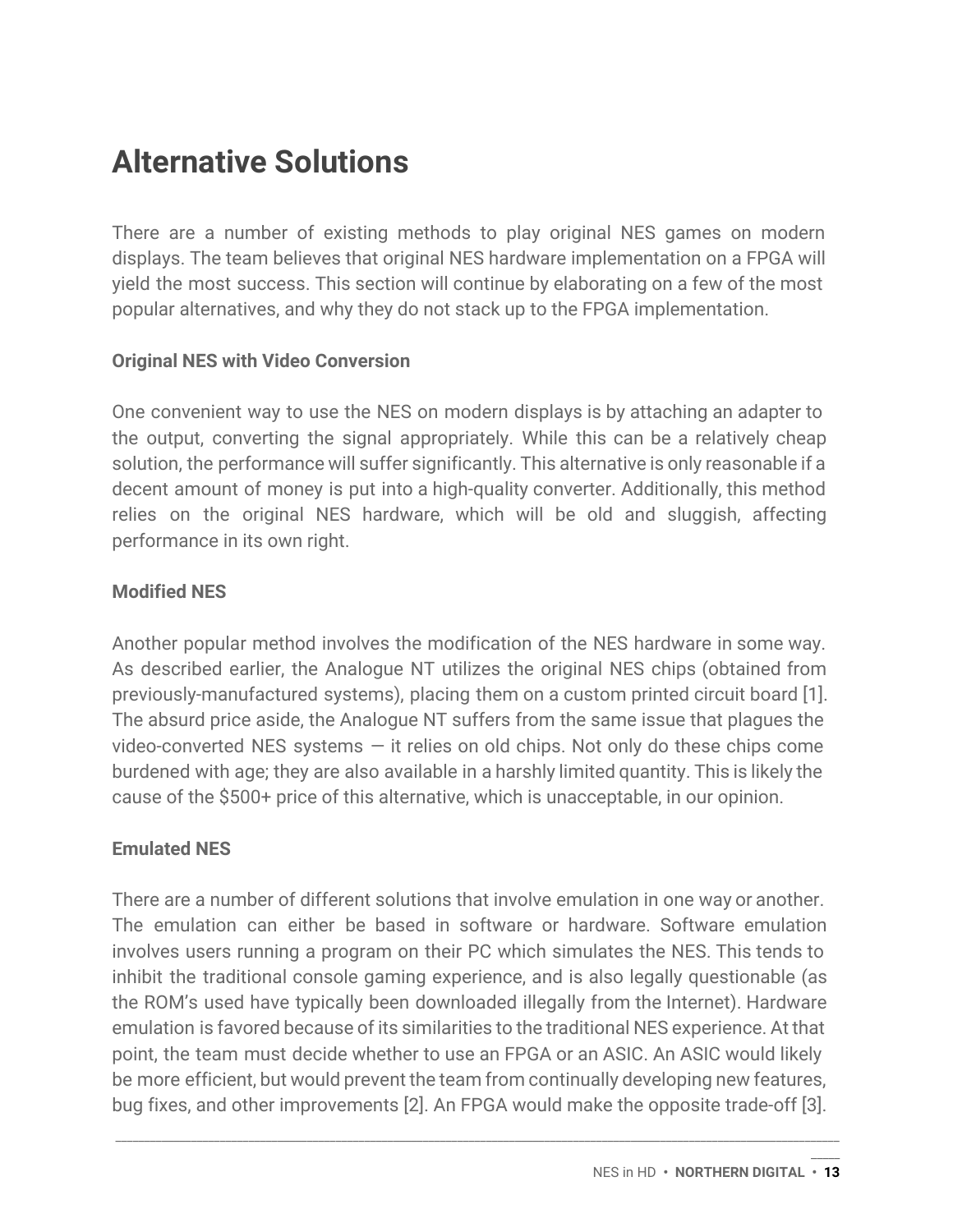### **Decision Matrix**

One helpful way to visualize the different possible solutions is to present them using a decision matrix. Using the alternatives above, along with the objective tree described in Section 3, the team prepared a decision matrix to determine which solution was most viable and likely to succeed. This decision matrix is reproduced below.

|                    | Weight        | <b>Modified</b><br><b>NES HD</b><br>Output |              |        | <b>Software</b><br><b>Emulator</b> | <b>Hardware</b><br><b>Emulator</b><br><b>FPGA</b> |              | <b>Hardware</b><br><b>Emulator</b><br><b>ASIC</b> |                     |  |
|--------------------|---------------|--------------------------------------------|--------------|--------|------------------------------------|---------------------------------------------------|--------------|---------------------------------------------------|---------------------|--|
| Criteria           | <b>Factor</b> | <b>Rating</b>                              | <b>Score</b> | Rating | <b>Score</b>                       | Rating                                            | <b>Score</b> | Rating                                            | <b>Score</b>        |  |
| Cost               | 25            | 0.2                                        | 5            | 1.0    | 25                                 | 0.7                                               | 17.5         | 1.0                                               | 25                  |  |
| <b>Power</b>       | 5             | 1.0                                        | 5            | 0.5    | 2.5                                | 1.0                                               | 5            | 1.0                                               | 5                   |  |
| <b>Performance</b> | 40            | 1.0                                        | 40           | 0.5    | 20                                 | 0.8                                               | 32           | 0.9                                               | 36                  |  |
| <b>Testability</b> | 30            | 0.8                                        | 24           | 1.0    | 30                                 | 1.0                                               | 30           | 0.3                                               | $\mathcal{G}% _{0}$ |  |
| <b>Total</b>       | 100           |                                            | 74           |        | 77.5                               |                                                   | 84.5         |                                                   | 75                  |  |

\_\_\_\_\_\_\_\_\_\_\_\_\_\_\_\_\_\_\_\_\_\_\_\_\_\_\_\_\_\_\_\_\_\_\_\_\_\_\_\_\_\_\_\_\_\_\_\_\_\_\_\_\_\_\_\_\_\_\_\_\_\_\_\_\_\_\_\_\_\_\_\_\_\_\_\_\_\_\_\_\_\_\_\_\_\_\_\_\_\_\_\_\_\_\_\_\_\_\_\_\_\_\_\_\_\_\_\_\_\_\_\_\_\_\_\_\_\_\_\_\_\_\_\_\_

#### **Table 9. Decision Matrix for NES Implementation**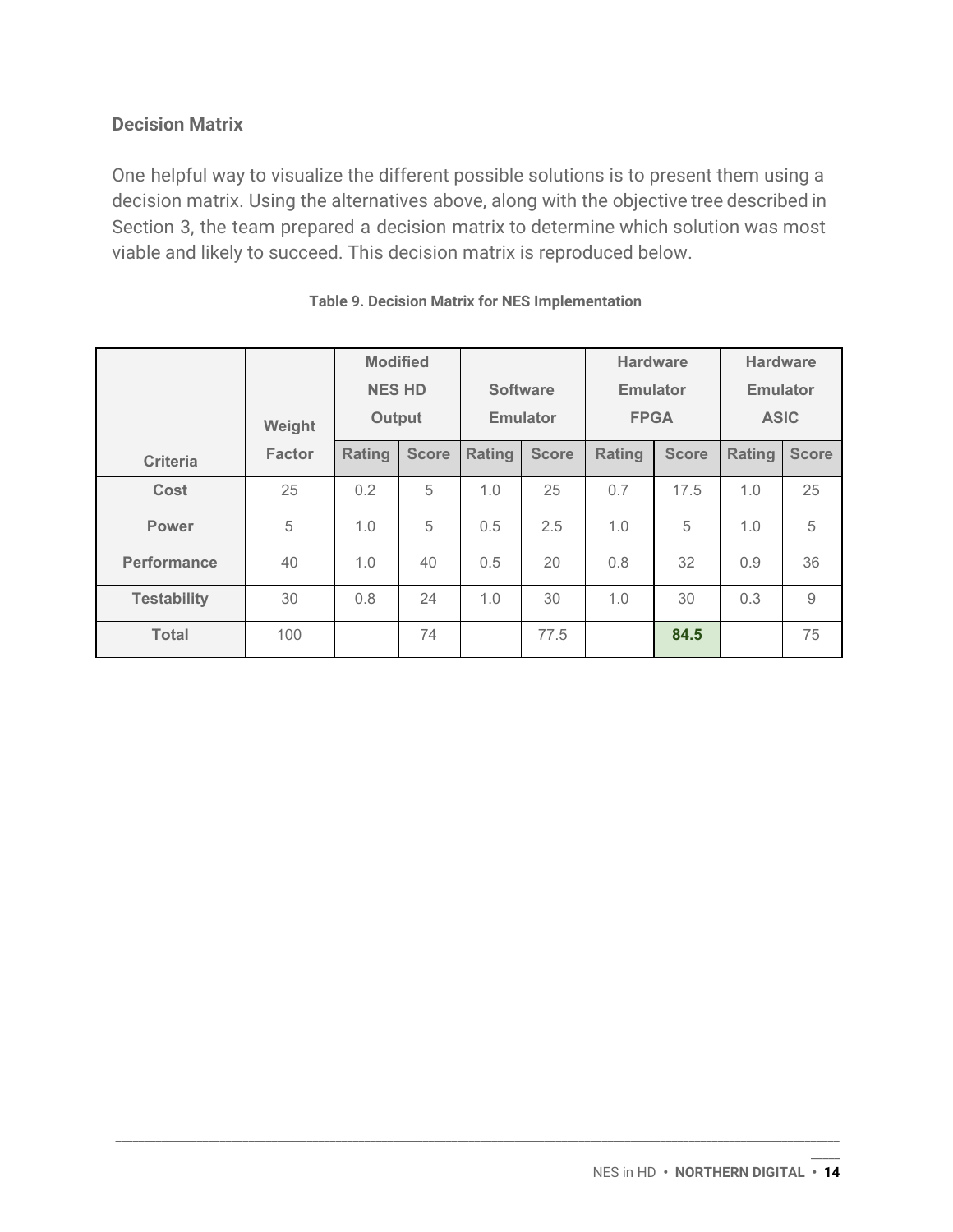## **Test Plan**

Testing this system will be a critical aspect of the design process. The primary requirements for the test plan can be extracted from the objective tree. While this will be a heavily-iterative process, some initial considerations have been listed below.

### **Functionality**

● Does the system accurately reproduce the video from the game ROM?

- Is the image displayed correctly on displays of differing resolutions?
- Video issues can be tested by simplifying the images that are displayed. We will test with simple black/white patterns, colors, letters, and so on.
- Does the system accurately reproduce the audio from the game ROM?
	- Are there any audio issues that arise when using different types of displays (televisions versus desktop monitors and so on).
	- $\circ$  Audio issues can be tested in a manner similar to video  $-$  testing with individual sounds, then small sets, and ultimately entire audio files.
- Does the system perform well, compared to other alternatives?
	- This could be tested by running our system alongside another alternative. They could load the same game, and differences in timing and lag can be recorded.

### **Input & Output**

- $\bullet$  Is the system compatible with the original NES game cartridges?
	- Previous projects lead our team to believe that the performance will vary from game to game. However, this can be studied by testing the system with a large set of different NES cartridges.

\_\_\_\_\_\_\_\_\_\_\_\_\_\_\_\_\_\_\_\_\_\_\_\_\_\_\_\_\_\_\_\_\_\_\_\_\_\_\_\_\_\_\_\_\_\_\_\_\_\_\_\_\_\_\_\_\_\_\_\_\_\_\_\_\_\_\_\_\_\_\_\_\_\_\_\_\_\_\_\_\_\_\_\_\_\_\_\_\_\_\_\_\_\_\_\_\_\_\_\_\_\_\_\_\_\_\_\_\_\_\_\_\_\_\_\_\_\_\_\_\_\_\_\_\_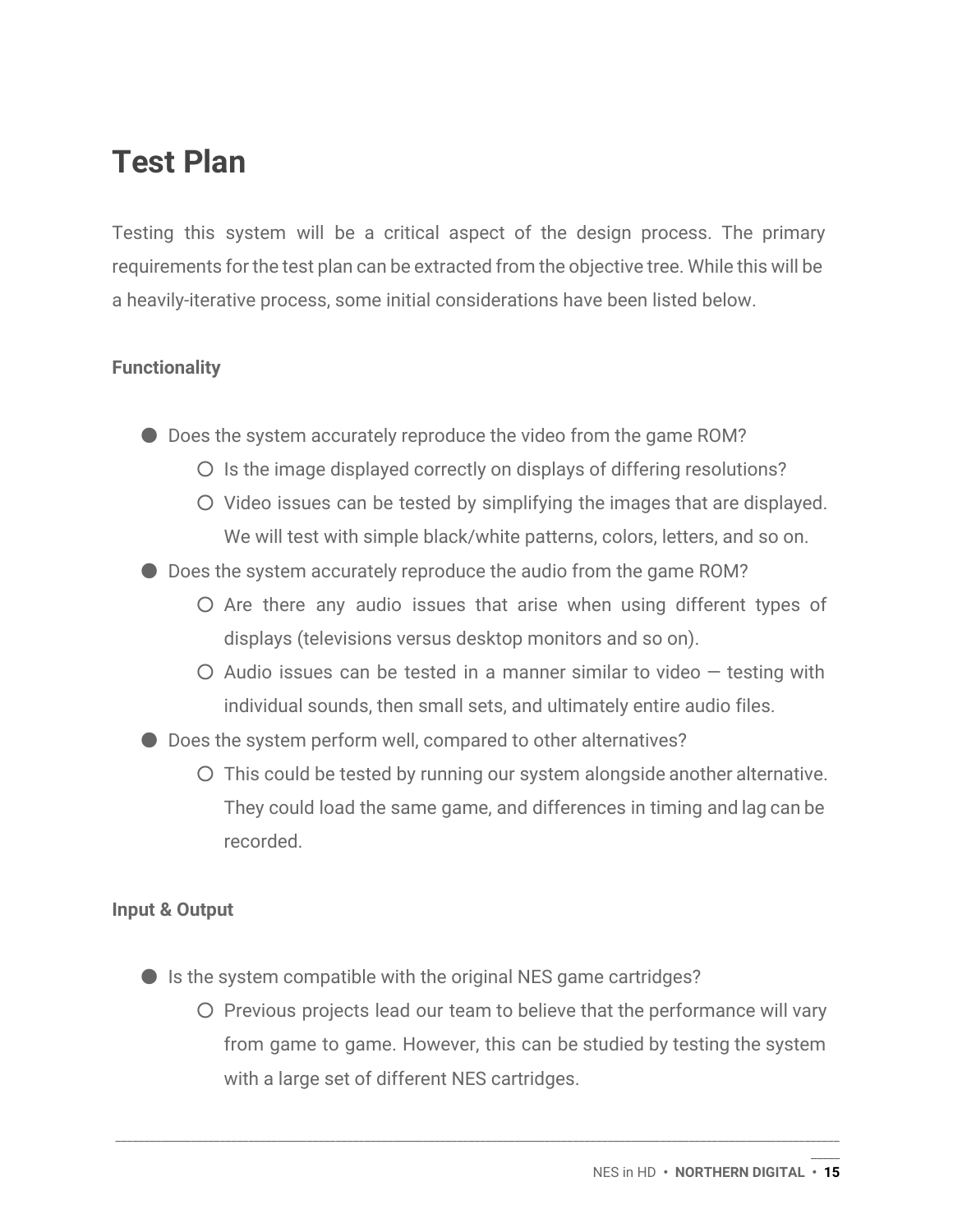- $\bullet$  Is the system compatible with the original NES controllers?
	- This should be less of an issue than the cartridge compatibility, however, they will be tested in the same manner. A large set of controllers can be tested to ensure that inputs are appropriately read and acted on.
- Does the system produce a proper HDMI output?
	- This will be very simple to test, as none of the previous elements will be observable unless the system is sending an HDMI output to the displays we test with. This success of this test is critical, because without verifying that the HDMI signal is being created properly, issues with other components cannot be isolated (and consequently addressed).

### **Miscellaneous**

- Is the system enclosure durable enough to protect its interior components?
	- This will be a simple aspect of the testing process. We plan to check a number of different materials for their weight and durability. The most effective solution will be used to design the case of our system.
- Is the documentation (print and web) understandable and helpful?
	- This can be tested by making the documentation available to testers. It is possible that we could test the effectiveness of this documentation by conducting focus groups. However, the functionality of the system itself is our top priority.

\_\_\_\_\_\_\_\_\_\_\_\_\_\_\_\_\_\_\_\_\_\_\_\_\_\_\_\_\_\_\_\_\_\_\_\_\_\_\_\_\_\_\_\_\_\_\_\_\_\_\_\_\_\_\_\_\_\_\_\_\_\_\_\_\_\_\_\_\_\_\_\_\_\_\_\_\_\_\_\_\_\_\_\_\_\_\_\_\_\_\_\_\_\_\_\_\_\_\_\_\_\_\_\_\_\_\_\_\_\_\_\_\_\_\_\_\_\_\_\_\_\_\_\_\_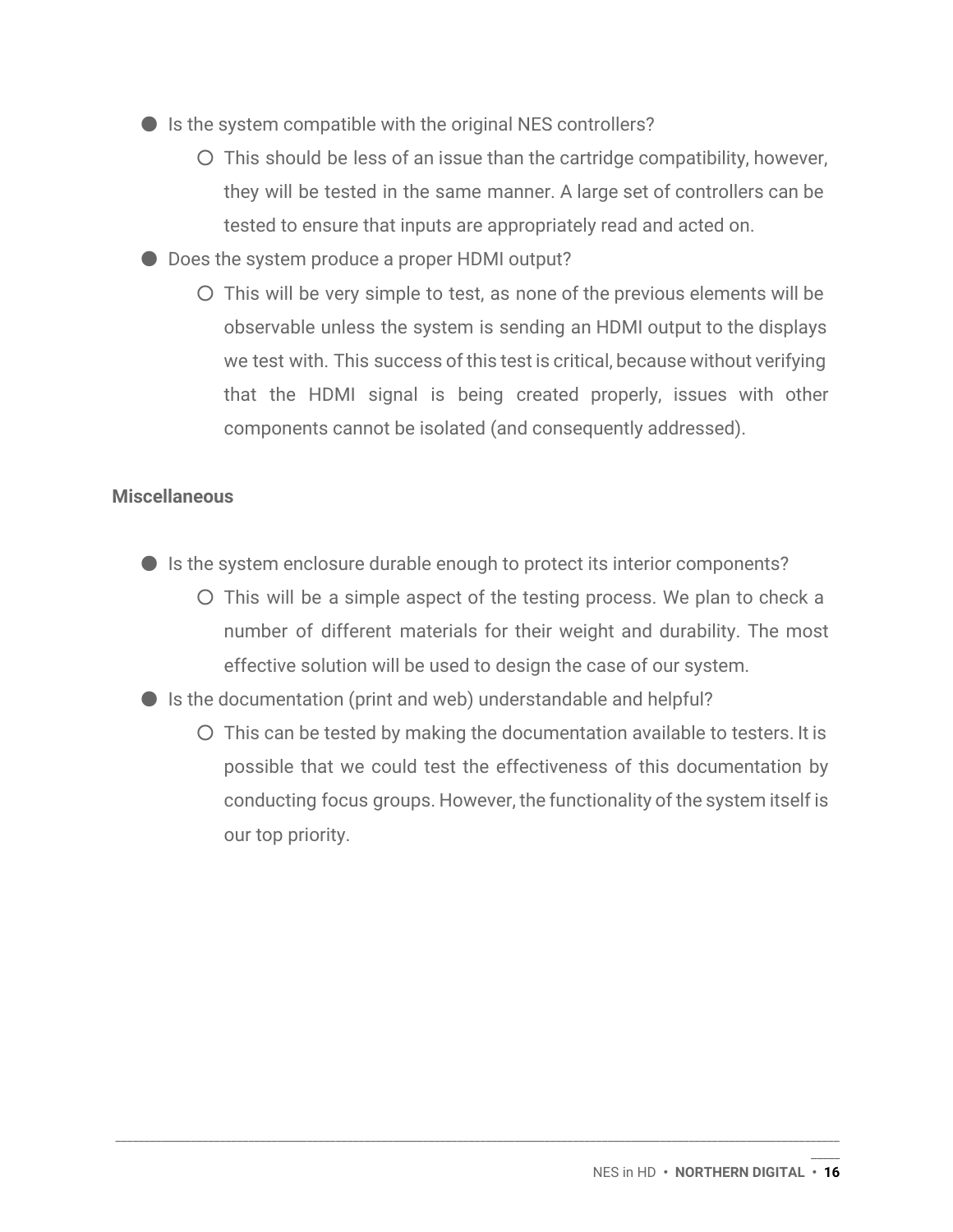## **Cost Analysis**

For development purposes, the team will require a wide variety of supplies. Most of these items are already available through Ohio Northern University, so our actual budgetary requirements are not accurately reflected in this analysis. Also note that this analysis reflects the development of a single unit, which will serve as a prototype. Costs for production are expected to be significantly smaller.

| <b>Component</b>            | <b>Quantity</b> | Cost (per item)  | Cost (all items) |
|-----------------------------|-----------------|------------------|------------------|
| <b>FPGA</b>                 |                 | $$300$ (approx.) | \$300            |
| NES Controllers*            | $\overline{2}$  | \$10             | \$20             |
| NES Game Cartridges*        | 5               | \$5              | \$25             |
| Displays*                   | 2               | \$100            | \$100            |
| <b>Enclosure Materials</b>  | N/A (Will vary) | \$100            | \$100            |
| Miscellaneous<br>Components | N/A (Will vary) | \$50             | \$50             |
| <b>Total</b>                |                 |                  | \$595            |

\_\_\_\_\_\_\_\_\_\_\_\_\_\_\_\_\_\_\_\_\_\_\_\_\_\_\_\_\_\_\_\_\_\_\_\_\_\_\_\_\_\_\_\_\_\_\_\_\_\_\_\_\_\_\_\_\_\_\_\_\_\_\_\_\_\_\_\_\_\_\_\_\_\_\_\_\_\_\_\_\_\_\_\_\_\_\_\_\_\_\_\_\_\_\_\_\_\_\_\_\_\_\_\_\_\_\_\_\_\_\_\_\_\_\_\_\_\_\_\_\_\_\_\_\_

#### **Table 10. NES Implementation Cost Analysis**

*\* Indicates a component that should be readily available (not requiring additional purchase).*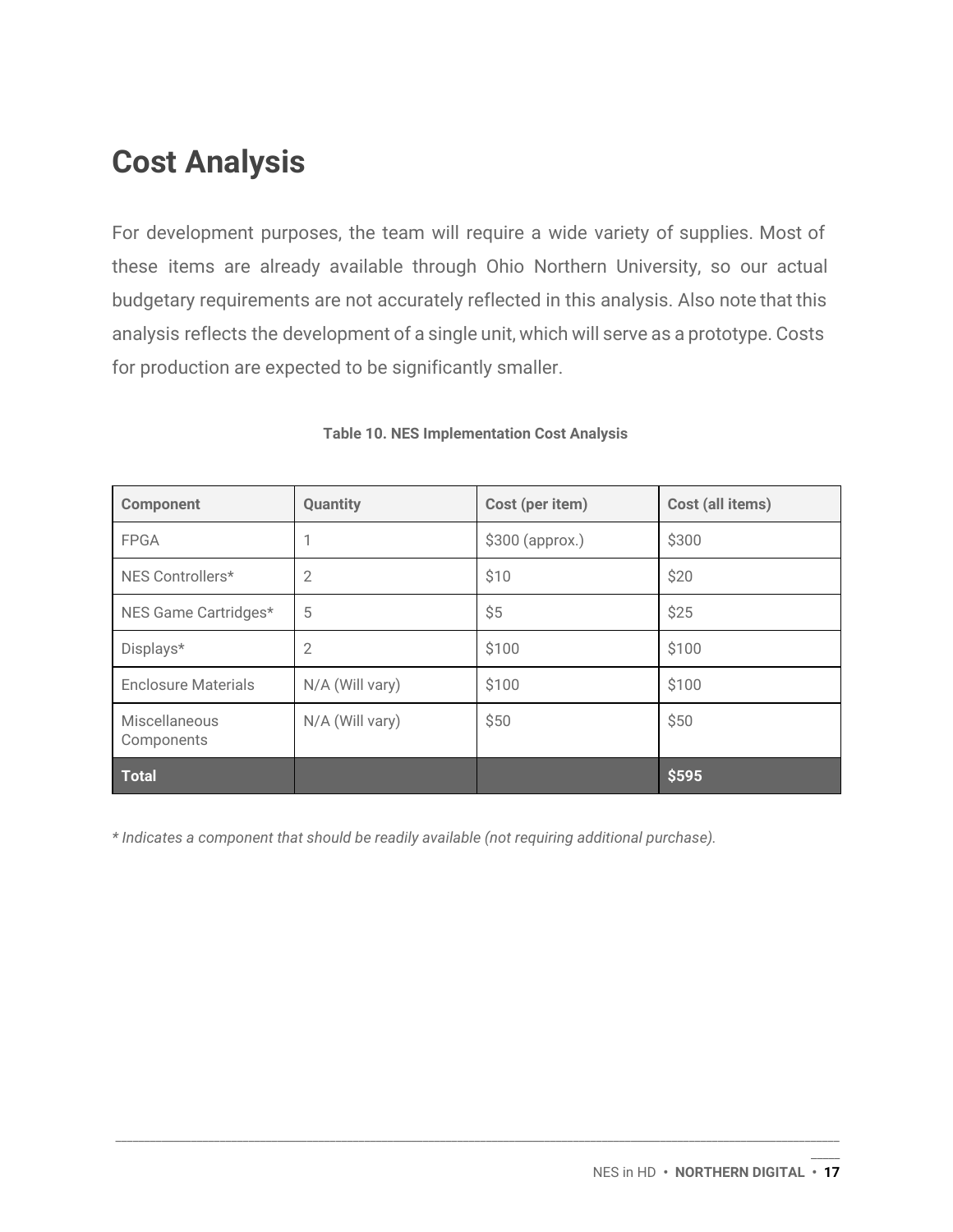## **Project Schedule**

Due to the time limitations associated with the university's academic schedule, proper planning for each component of the project is crucial to the team's success. A Gantt chart has been created to help visualize the project timeline, and is included as *Appendix A*.

\_\_\_\_\_\_\_\_\_\_\_\_\_\_\_\_\_\_\_\_\_\_\_\_\_\_\_\_\_\_\_\_\_\_\_\_\_\_\_\_\_\_\_\_\_\_\_\_\_\_\_\_\_\_\_\_\_\_\_\_\_\_\_\_\_\_\_\_\_\_\_\_\_\_\_\_\_\_\_\_\_\_\_\_\_\_\_\_\_\_\_\_\_\_\_\_\_\_\_\_\_\_\_\_\_\_\_\_\_\_\_\_\_\_\_\_\_\_\_\_\_\_\_\_\_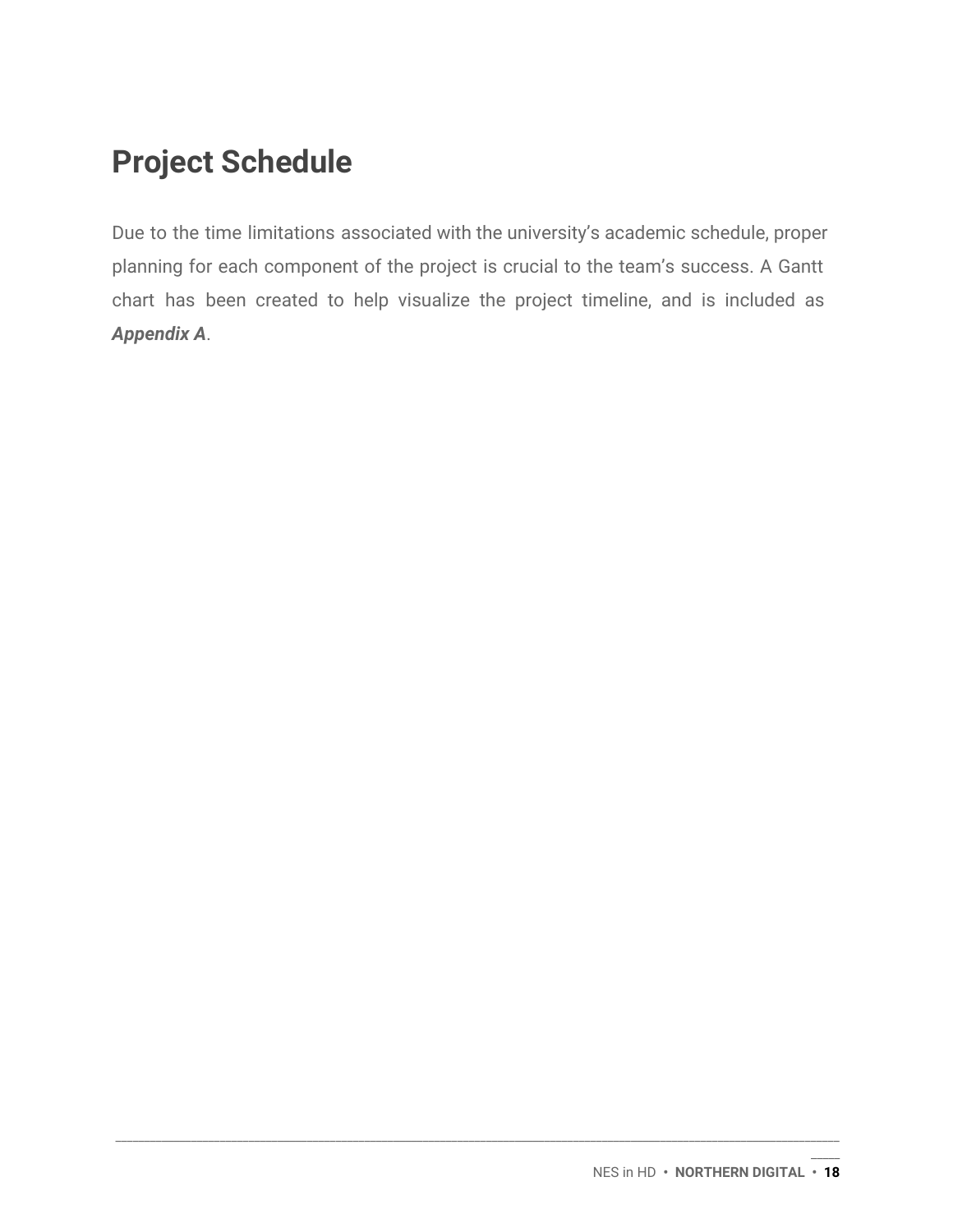## **Conclusion**

The Nintendo Entertainment System completely revolutionized the way that people look at technology. In a world where computers and other electronics were imposingly complex and impersonal, this gaming system showed that these systems could provide entertainment to families everywhere. It inspired an entire generation of tinkerers, engineers, and electronics hobbyists, and has certainly earned its place in history.

The NES already stands prominently in a number of museums. However, its influence over our culture cannot be seen behind a panel of glass  $-$  it has to be explored hands-on by playing its games. Our team believes that it is critical to continue making the NES available to the public, so that the next generation can learn from and enjoy it.

There are a number of different ways to play the original NES games today, due to the various efforts of our generation. However, the most popular options available today fail to capture the true NES experience  $-$  sitting around a television with family and/or friends. Enjoying games *together*. Northern Digital believes that it has a plan to bring a unique product to the table; one which will most accurately recreate that experience. Not only that, but we intend to make it *affordable* as well. With that in mind, it will most certainly be a success if brought to market.

\_\_\_\_\_\_\_\_\_\_\_\_\_\_\_\_\_\_\_\_\_\_\_\_\_\_\_\_\_\_\_\_\_\_\_\_\_\_\_\_\_\_\_\_\_\_\_\_\_\_\_\_\_\_\_\_\_\_\_\_\_\_\_\_\_\_\_\_\_\_\_\_\_\_\_\_\_\_\_\_\_\_\_\_\_\_\_\_\_\_\_\_\_\_\_\_\_\_\_\_\_\_\_\_\_\_\_\_\_\_\_\_\_\_\_\_\_\_\_\_\_\_\_\_\_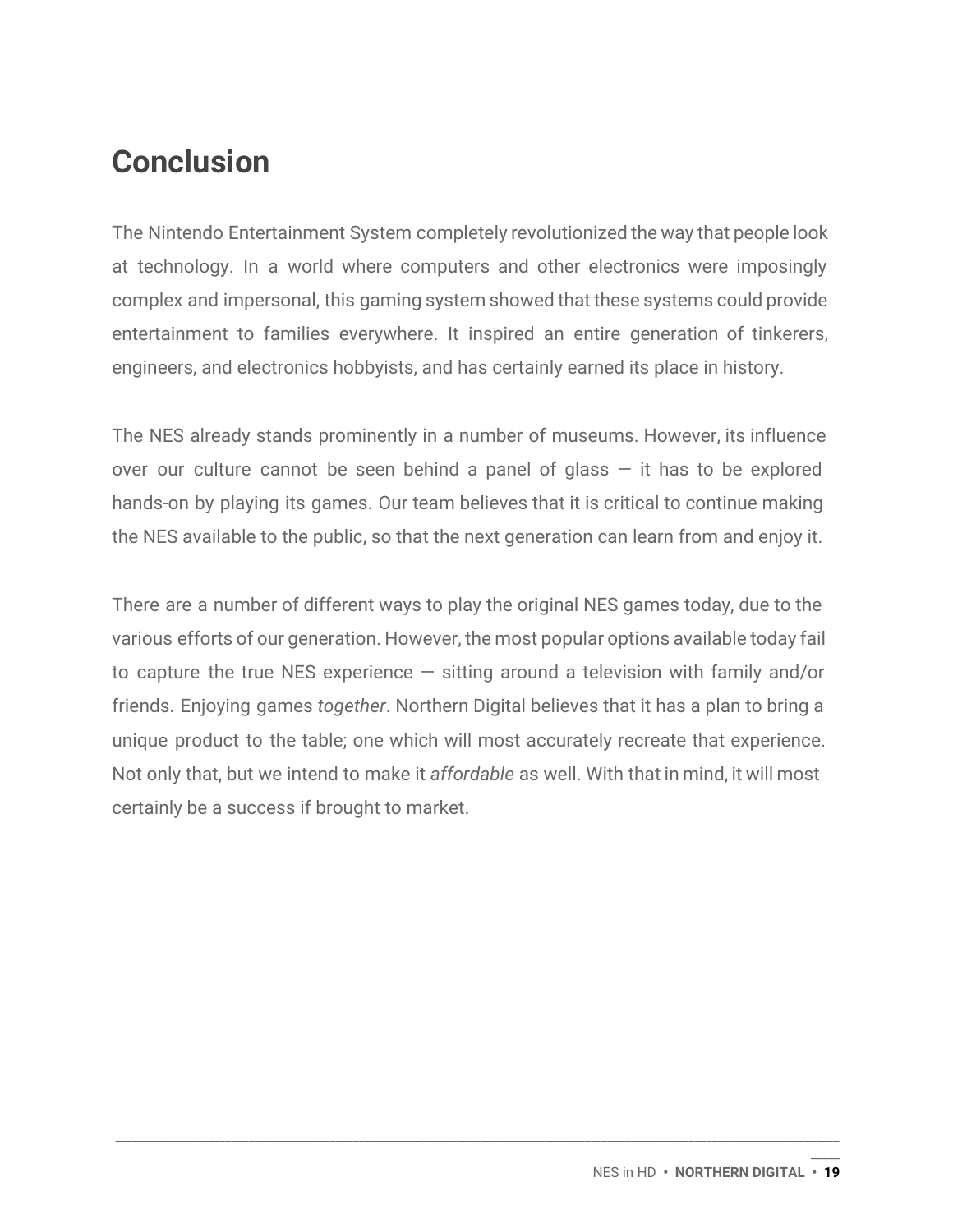## **References**

- 1. Design. Retrieved September 30, 2015, from http://www.analogueinteractive.com/products/analogue-nt-information
- 2. FPGA vs. ASIC. Retrieved September 30, 2015, from http://www.xilinx.com/fpga/asic.htm
- 3. Ludde's FPGA NES. Retrieved September 30, 2015, from <http://fpganes.blogspot.com/2013/01/luddes-fpga-nes.html>
- 4. Nintendo Entertainment System Expired Patents Do Not Mean Expired Protection. Retrieved September 30, 2015, from http://www.gamasutra.com/view/feature/130867/nintendo\_ entertainment\_system\_\_.php
- 5. The Psychology of Video Game Nostalgia. (2013, June). Retrieved September 30, 2015, from http://www.psychologyofgames.com/2013/11/the-psychology-of-videogame- nostalgia
- 6. Sieber, Jonathan. Implementing The Nintendo Entertainment System On A FPGA. 1st ed. 2013. Web. 28 Sept. 2015.

\_\_\_\_\_\_\_\_\_\_\_\_\_\_\_\_\_\_\_\_\_\_\_\_\_\_\_\_\_\_\_\_\_\_\_\_\_\_\_\_\_\_\_\_\_\_\_\_\_\_\_\_\_\_\_\_\_\_\_\_\_\_\_\_\_\_\_\_\_\_\_\_\_\_\_\_\_\_\_\_\_\_\_\_\_\_\_\_\_\_\_\_\_\_\_\_\_\_\_\_\_\_\_\_\_\_\_\_\_\_\_\_\_\_\_\_\_\_\_\_\_\_\_\_\_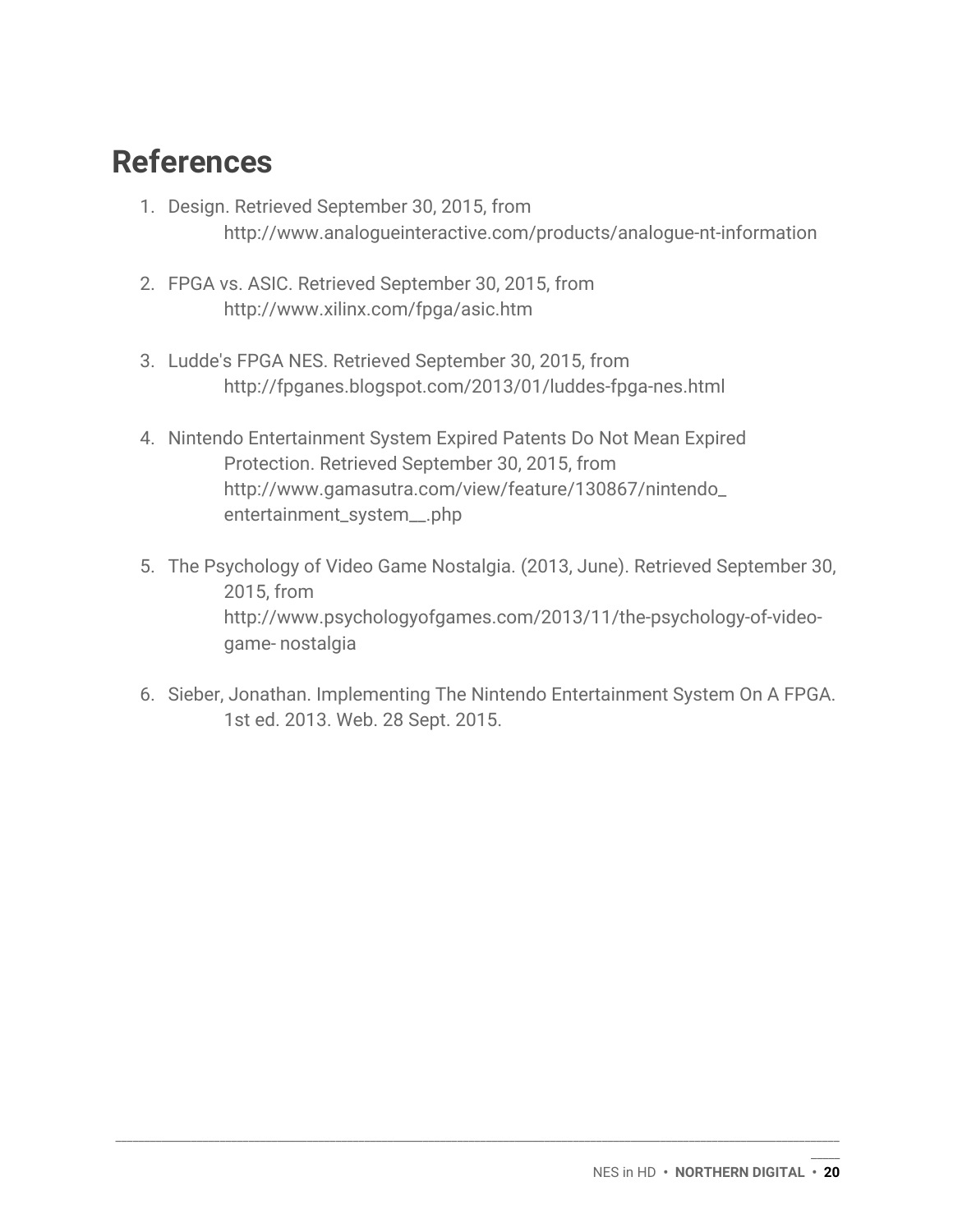## **Appendices**